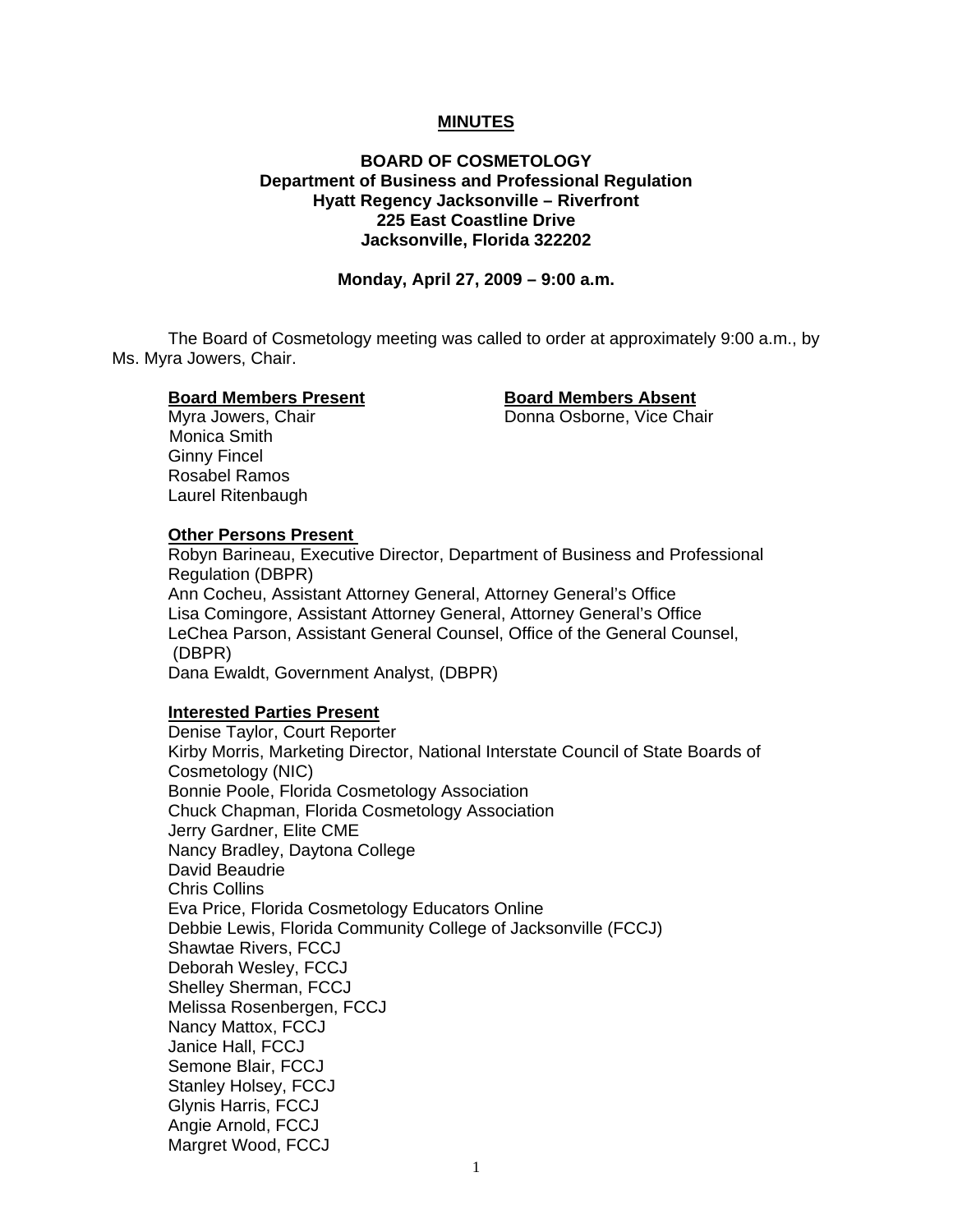Marcia Nelson, FCCJ Katishia Tookes, FCCJ Juliann Dupree, FCCJ Gerri Brown, FCCJ Allison Cook, FCCJ Gai Thigpen, FCCJ Dawn Truman, FCCJ Kristy Johannsen, FCCJ Jessica Conner, FCCJ Eloise Woolley, FCCJ Camie Snedley, FCCJ Kadi Dennon, FCCJ Antoinette Boosan, FCCJ Carol Tupping, FCCJ Tammy Keeton, FCCJ Shirley Crawford, FCCJ Emily Labor, FCCJ Therese Gamble, FCCJ Ame Elkins, FCCJ Minoly Burk, FCCJ Carrie Hanson, FCCJ Tamicah Jackson, FCCJ Nicole Jones, FCCJ Ashley Harrison, FCCJ Rebecca Callison, FCCJ Vernon Smith, Respondent Duyen Thi Vo, Respondent Crystal Tran, Translator Ngoc Lien Thi Nguyen, Respondent Linh Nguyen, Respondent Ha Tran, Respondent Lien Nguyen, Respondent Nguyen Vu, Respondent Soheap Kim, Respondent Hang Chau, Respondent Ngoc Hanh Thai, Respondent Thanh Tra Nhu Le, Respondent Tamara Packard, Applicant Dep Kim Huynh, Respondent Theresa McCullum, Respondent Doan Van Ngo, Respondent Loan Kiem Nguyen, Respondent Nguyen Nguyen, Translator Chung Tran, Respondent Tam Tran, Respondent Ho Phan, Respondent Rodolfo Macedo, Respondent Huan Tran, Respondent Kim Tran, Respondent Loi Danh, Translator Dep Kim Huynh, Respondent Quyen Tran, Respondent Nguyen Vu, Respondent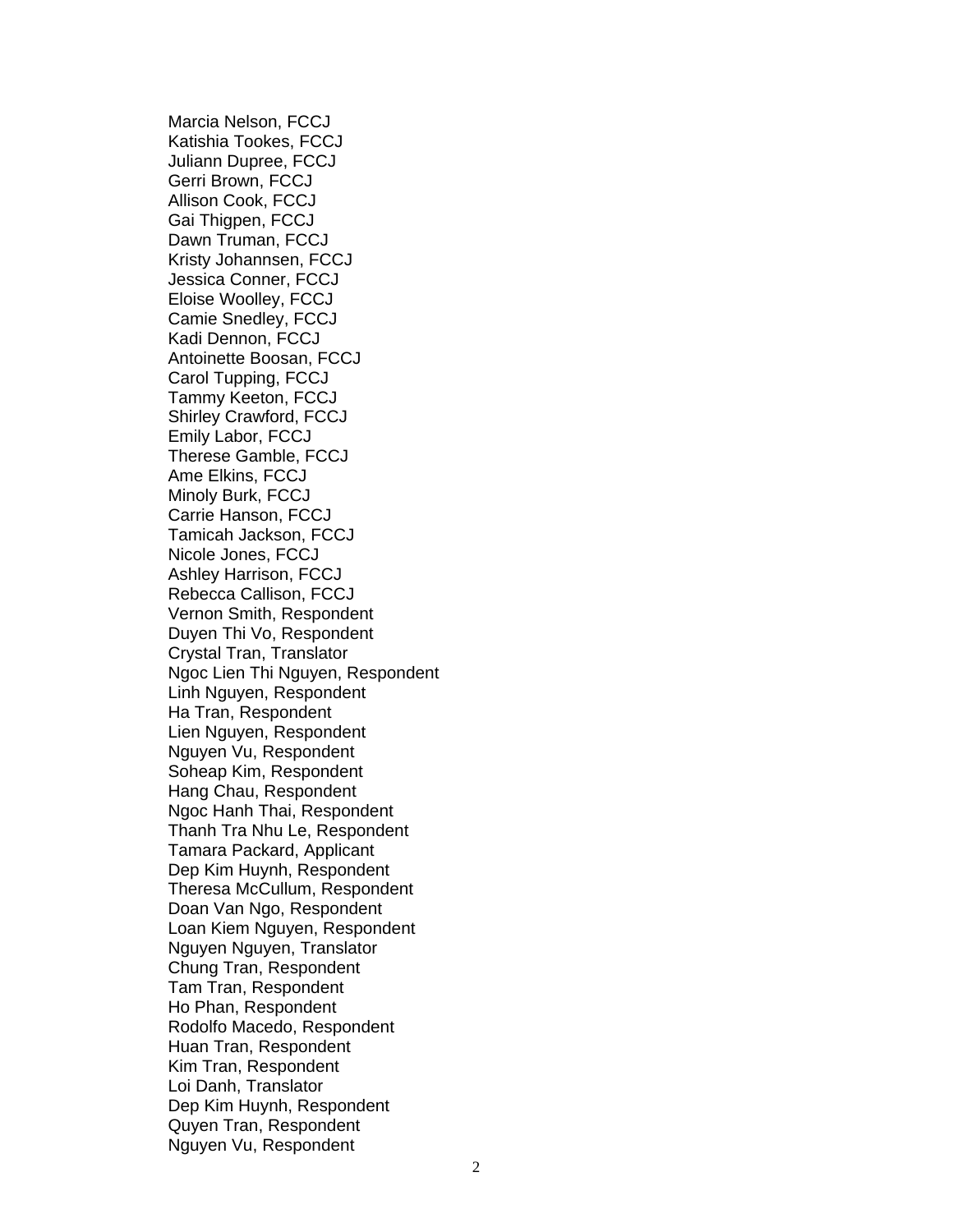The meeting was opened with a roll call and a quorum was established. Chair Jowers excused Ms. Donna Osborne's absence from the meeting.

 Ms. Robyn Barineau, Executive Director, introduced and welcomed the board's new attorney, Ms. Lisa Comingore.

#### **Approval of Minutes: January 25, 2009 and January 26, 2009:**

Ms. Ginny Fincel moved to approve the minutes from the January 25, 2009, workshop and January 26, 2009, board meeting. Ms. Monica Smith seconded the motion. The motion passed unanimously.

#### **Disciplinary Matters**

#### **Informal Hearings**

 Regarding Case No. 2007-064220 against Carolyn Jones, d/b/a CJ's Nails & Pedicure of Dade City, Ms. LeChea Parson, Assistant General Counsel, informed the board that the Respondent had elected an informal hearing in the matter. Carolyn Jones was not present for the meeting. Ms. Parson presented the department's case in this matter and suggested assessing a fine of \$500 and costs of \$72.97. Ms. Laurel Ritenbaugh moved that the board find the Respondent was properly served with the Administrative Complaint, that there was competent and substantial evidence to support the allegations as set forth in the Administrative Complaint and impose a fine of \$500 and costs of \$72.97 to be paid over a period of six months, with the first payment of \$72.97 due within 30 days of the final order and five monthly payments of \$100 each. Ms. Smith seconded the motion and the motion passed unanimously.

 Regarding Case No. 2008-017518 against Exotic Nails of Tallahassee, Ms. Parson informed the board that the Respondent had elected an informal hearing in the matter. Mr. Huan Tran and Ms. Kim Tran were present for the meeting and were sworn in by the Court Reporter. Ms. Parson presented the department's case in this matter and suggested assessing a fine of \$500 and costs of \$279.53. Ms. Fincel moved that the board find the Respondent was properly served with the Administrative Complaint, that there was competent and substantial evidence to support the allegations as set forth in the Administrative Complaint and impose a fine of \$500 and costs of \$279.53 to be paid over a period of six months, with the first payment of \$279.53 due within 30 days of the final order and five monthly payments of \$100 each. Ms. Ritenbaugh seconded the motion and the motion passed unanimously.

 Regarding Case Nos. 2008-032092 and 2008-032091 against Ha Tuan and Tammi Nails & Spa of Orlando, Ms. Parson informed the board that the Respondent had elected an informal hearing in the matter. Mr. Ha Tuan was present for the meeting and was sworn in by the Court Reporter. Ms. Parson presented the department's case in this matter and suggested assessing a fine of \$500 and costs of \$244.54. Ms. Fincel moved that the board find the Respondent was properly served with the Administrative Complaint, that there was competent and substantial evidence to support the allegations as set forth in the Administrative Complaint and impose a fine of \$500 and costs of \$244.54. The Respondent's license will be suspended for six months, however, the suspension is stayed. Should the Respondent fail to comply with the payment or should there be an unsuccessful inspection over the next six months, the stay will be lifted and the license will immediately be suspended until the six months have expired. Ms. Ritenbaugh seconded the motion and the motion passed unanimously.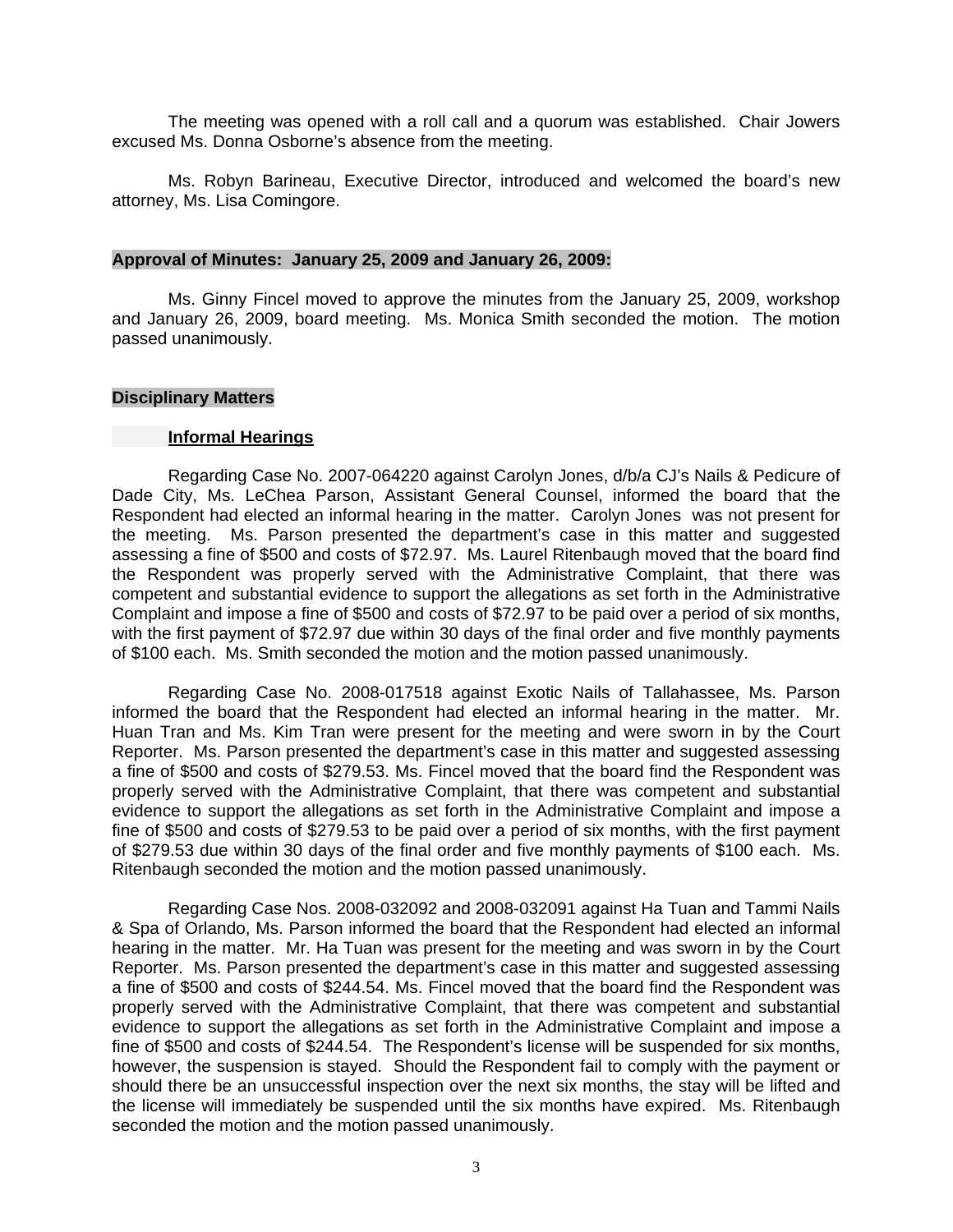Regarding Case Nos. 2008-020457 and 2008-020465 against Happy Nails and Trung Van Nguyen of Palm Beach Gardens, Ms. Parson informed the board that the Respondent had elected an informal hearing in the matter. However, the Respondent was not present for the meeting. Ms. Parson presented the department's case in this matter and suggested assessing a fine of \$1,500 and costs of \$145.40. Ms. Fincel moved that the board find the Respondent was properly served with the Administrative Complaint, that there was competent and substantial evidence to support the allegations as set forth in the Administrative Complaint and impose a fine of \$1,500 and costs of \$145.40. Ms. Smith seconded the motion and the motion passed unanimously.

Regarding Case No. 2008-001078 against Lexi Nails and Spa of Clearwater, Ms. Parson requested this disciplinary case be pulled from the agenda to be considered at a later date.

 Regarding Case Nos. 2008-032144 and 2008-032149 against K Nails & Spa and Doan Van Ngo of Orlando, Ms. Parson informed the board that the Respondent had elected an informal hearing in the matter. Doan Van Ngo was present for the meeting and was sworn in by the Court Reporter. Ms. Parson presented the department's case in this matter and suggested assessing a fine of \$500 and costs of \$257.59. Ms. Fincel moved that the board find the Respondent was properly served with the Administrative Complaint, that there was competent and substantial evidence to support the allegations as set forth in the Administrative Complaint and impose a fine of \$500 and costs of \$257.59. Ms. Smith seconded the motion and the motion passed unanimously.

 Regarding Case No. 2008-036844 against Signature Nails & Spa at Disston of St. Petersburg, Ms. Parson informed the board that the Respondent had elected an informal hearing in the matter. Quyen Tran and Nguyen Vu were present for the meeting and were sworn in by the Court Reporter. Ms. Parson presented the department's case in this matter and suggested assessing a fine of \$1,000 and costs of \$323.27. Ms. Fincel moved that the board find the Respondent was properly served with the Administrative Complaint, that there was competent and substantial evidence to support the allegations as set forth in the Administrative Complaint and impose a fine of \$1,000 and costs \$323.27 to be paid over a period of six months, with the first payment of \$323.27 due within 30 days of the final order and five monthly payments of \$200 each. Ms. Smith seconded the motion and the motion passed unanimously.

 Regarding Case Nos. 2008-013011 and 2008-015912 against Rodolfo Macedo, Jr. and Ashley's Hair Salon of Indiantown, Ms. Parson informed the board that the Respondent had elected an informal hearing in the matter. Mr. Rodolfo Macedo, Jr. was present for the meeting and was sworn in by the Court Reporter. Ms. Parson presented the department's case in this matter and suggested assessing a fine of \$1,500 and costs of \$101.39. Ms. Fincel moved that the board find the Respondent was properly served with the Administrative Complaint, that there was competent and substantial evidence to support the allegations as set forth in the Administrative Complaint and impose a fine of \$1,500 and costs \$101.39 to be paid over a period of six months, with the first payment of \$101.39 due within 30 days of the final order and five monthly payments of \$300 each. Ms. Ritenbaugh seconded the motion and the motion passed unanimously.

 Regarding Case Nos. 2008-032085 and 2008-032090 against Vinh T. Le and La Vie Nails of Orlando, Ms. Parson informed the board that the Respondent had elected an informal hearing in the matter. The Respondent was not present for the meeting. Ms. Parson presented the department's case in this matter and suggested assessing a fine of \$1,000 and costs of \$299.30. Ms. Fincel moved that the board find the Respondent was properly served with the Administrative Complaint, that there was competent and substantial evidence to support the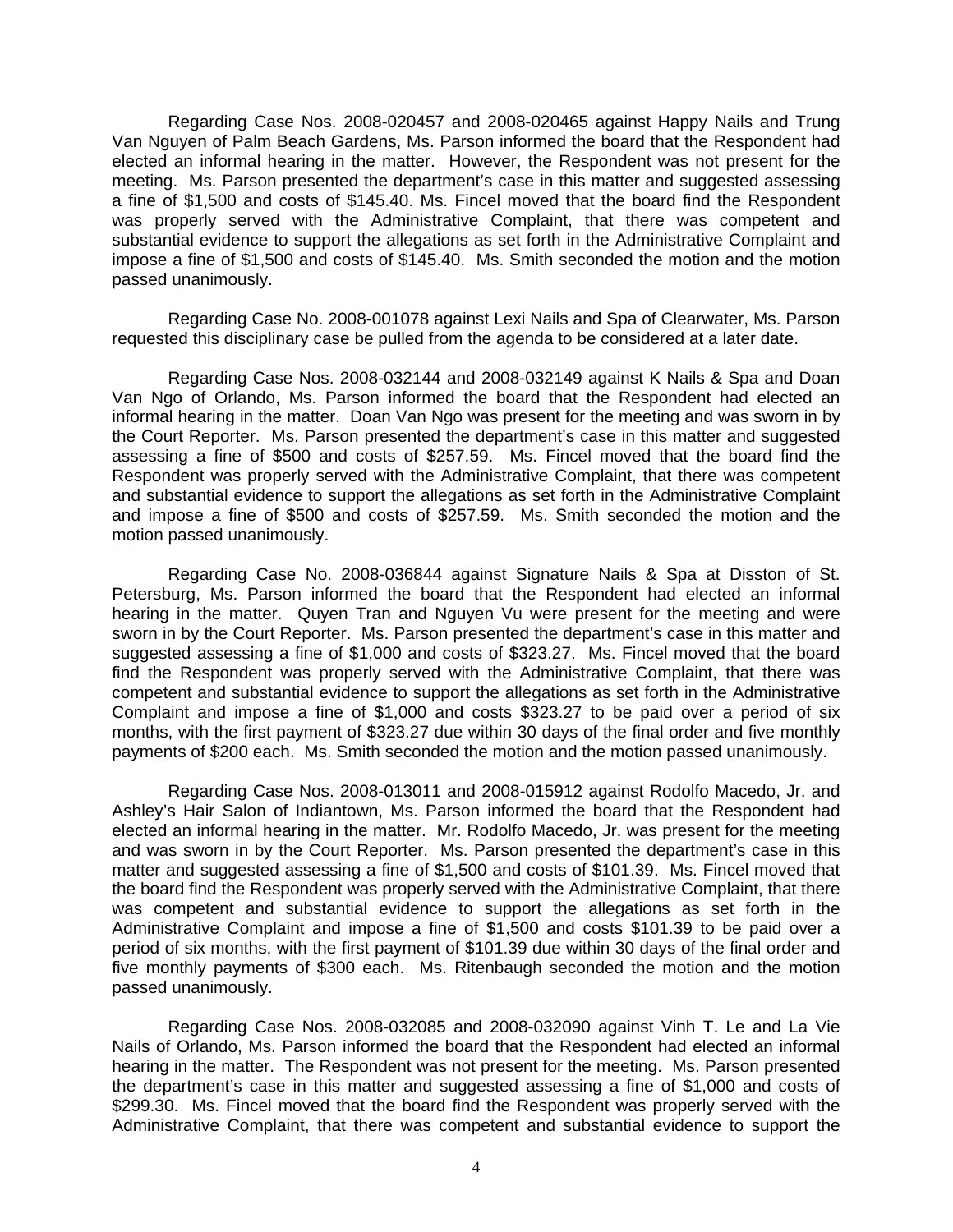allegations as set forth in the Administrative Complaint and impose a fine of \$1,000 and costs \$299.30. Ms. Smith seconded the motion and the motion passed unanimously.

 Regarding Case Nos. 2008-053499 and 2008-047678 against Dep Kim Huynh and Nini Nails of Spring Hill, Ms. Parson noted that the matter was agendaed as a Motion for Waiver of Rights and Final Order however since the Respondent was present for the meeting and requested to proceed with an Informal Hearing. Ms. Dep Kim Huynh was present for the meeting along with Ms. Loi Danh translating. Ms. Huynh and Ms. Danh were sworn in by the Court Reporter. Ms. Parson presented the department's case in this matter and suggested assessing a fine of \$1,000 and costs of \$371.99. Ms. Parson informed the board that the fine and costs were paid in full. Ms. Fincel moved that the board find the Respondent was properly served with the Administrative Complaint, that there was competent and substantial evidence to support the allegations as set forth in the Administrative Complaint and impose a fine of \$1,000 and costs \$371.99. Ms. Ritenbaugh seconded the motion and the motion passed unanimously.

 Regarding Case No. 2008-047690 against New York Clippers of Spring Hill, Ms. Parson requested that this disciplinary case be pulled from the agenda to be considered at a later date.

 Regarding Case No. 2008-009066 against Tikisha Monrez Gobourne of Sarasota, Ms. Parson requested that this disciplinary case be pulled from the agenda to be considered at a later date.

 Regarding Case No. 2008-022491 against Vernon M. Smith, III of Dunnellon, Ms. Parson noted that the mater was agendaed as a Motion for Waiver of Rights and Final Order, however since the Respondent was present for the meeting, she requested to proceed with an Informal Hearing. Ms. Parson presented the department's case in this matter and suggested assessing a fine of \$500 and costs of \$196.56. Mr. Smith along with Mr. Garry Greca was present for the meeting. Mr. Smith and Mr. Greca were sworn in by the Court Reporter. Mr. Smith offered testimony that he returned the election of rights form disputing the citation and provided certified mail service receipt as verification. After discussion, Ms. Parson requested that this disciplinary case be pulled from the agenda at this time for further research of the dispute. Based on Mr. Smith's testimony and Ms. Parson's request, Ms. Fincel made a motion to continue this matter. Ms. Smith seconded the motion. The motion passed unanimously.

 Regarding Case Nos. 2008-041448 and 2008-041450 against Sunshine Nails and Linh Vinh Nguyen of Largo, Ms. Parson noted that the matter was agendaed as a Motion for Waiver of Rights and Final Order however, since the Respondent was present for the meeting she requested to proceed with an Informal Hearing. Mr. Linh Vinh Nguyen was sworn in by the Court Reporter. Ms. Parson presented the department's case in this matter and suggested assessing a fine of \$1,000 and costs of \$333.23. Ms. Barineau noted that the Respondent remitted payment of \$1,332.23 and suggested the fine amount be reduced by \$1. Ms. Fincel moved that the board find the Respondent was properly served with the Administrative Complaint, that there was competent and substantial evidence to support the allegations as set forth in the Administrative Complaint and impose a fine of \$999 and costs \$333.23. Ms. Ritenbaugh seconded the motion and the motion passed unanimously.

 Unless otherwise stated, by appropriate motion the board found that the Respondent was properly served with the Administrative Complaint and elected not to dispute the alleged facts, that there was competent and substantial evidence to support the allegations, that the Respondent committed the offenses as outlined in the Administrative Complaint, and imposed the penalties shown below: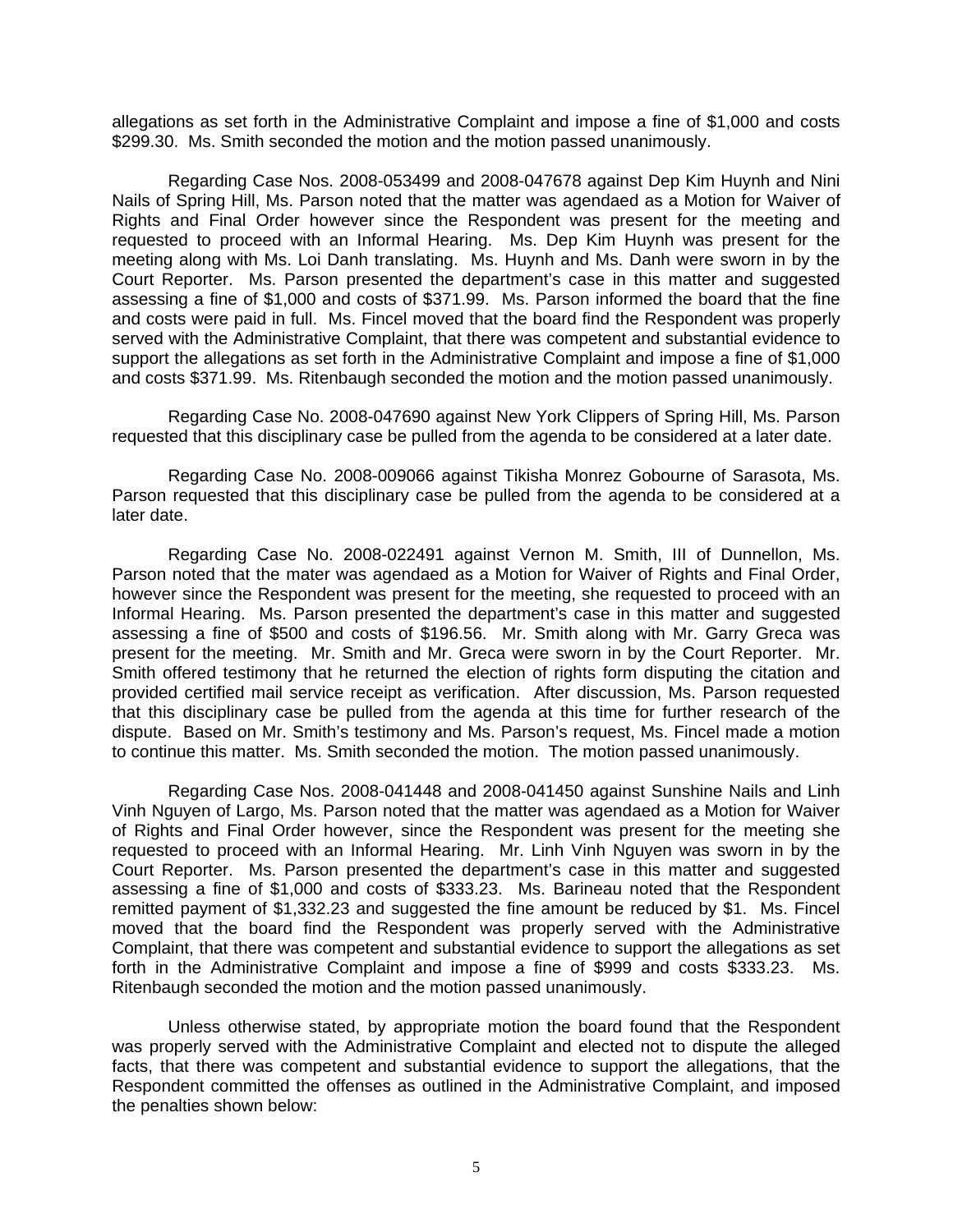- **Brazilian Touch Hair Design; Pompano Beach** Case Nos. 2008-032242 and 2008-032246 \$1,000 fine and \$193.20 costs
- **Diana Ramirez and On Stage Style, LLC; Kissimmee**  Case Nos. 2008-039709 and 2008-032096 \$500 fine and \$253.68 costs
- **Filter Leand NY Nails; New Port Richey**  Case Nos. 2008-053497 and 2008-048505 \$500 fine and \$404.83 costs
- **Happy Nails & Spa and Thuy L. Chau; Kissimmee**  Case Nos. 2008-023260 and 2008-023263 \$500 fine and \$69.02 costs
- **Julius D. Perry; Palmetto**  Case No. 2007-059849 \$500 fine and \$72.11 costs
- **Peter Cu Nguyen and City Nails; Winter Haven**  Case Nos. 2008-039397 and 2008-039399 \$500 fine and \$278.42 costs
- **Paul Miller Hair Studios at the Shores; Miami**  Case No. 2007-061796 \$1,000 fine and \$39.72 costs
- **Smooth Skinz; Sunny Isle**  Case No. 2008-019181 \$500 fine and \$57.42 costs

### **Motions for Waiver of Rights and Final Order**

 Regarding Case No. 2006-058779 against Abby Wai Yuen of Palm Beach Gardens, Ms. Parson presented the department's case and suggested assessing a fine of \$1,500 and costs of \$131.51. The Respondent was not present for the meeting. Ms. Fincel moved that the board find that the Respondent was properly served with the Administrative Complaint, the Respondent failed to respond within 21 days thereby waiving their right to elect a hearing in the matter, that the board accept the allegations as stated in the Administrative Complaint and adopt them as the findings of fact and conclusions of law of the board and impose a fine of \$1,500 and costs of \$131.51, plus six months stayed suspension against the Respondent's nail specialist registration FV584376. In the event the Respondent fails to comply with the terms of the final order, the stay shall be lifted and the Respondent's nail specialist registration will be suspended. Ms. Ritenbaugh seconded the motion. The motion passed unanimously.

 Regarding Case No. 2008-042832 against Ammie Lee Knight of Quincy, Ms. Parson presented the department's case and suggested assessing a fine of \$500 and costs of \$94.50. The Respondent was not present or represented for the meeting. Ms. Smith moved that the board find that the Respondent was properly served with the Administrative Complaint, the Respondent failed to respond within 21 days thereby waiving their right to elect a hearing in the matter, that the board accept the allegations as stated in the Administrative Complaint and adopt them as the findings of fact and conclusions of law and impose a fine of \$500 and costs of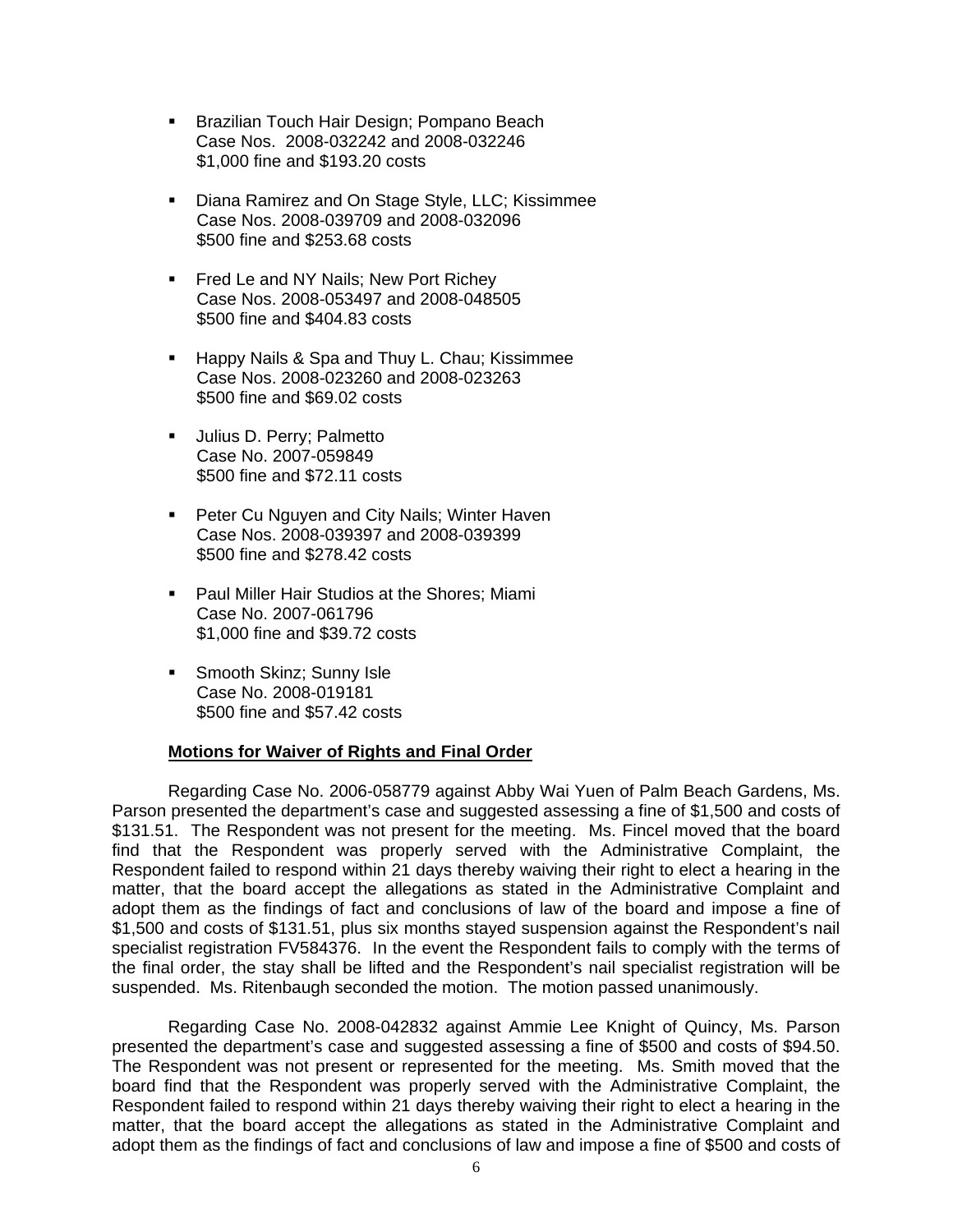\$94.50. Ms. Ritenbaugh seconded the motion. The motion passed unanimously.

 Regarding Case No. 2008-032094 against Anrodve Salon & Day Spa of Kissimmee, Ms. Parson presented the department's case and suggested assessing a fine of \$500 and costs of \$244.54. The Respondent was not present or represented for the meeting. Ms. Smith moved that the board find that the Respondent was properly served with the Administrative Complaint, the Respondent failed to respond within 21 days thereby waiving their right to elect a hearing in the matter, that the board accept the allegations as stated in the Administrative Complaint and adopt them as the findings of fact and conclusions of law of the board and impose a fine of \$500 and costs of \$244.54. Ms. Ritenbaugh seconded the motion and the motion passed unanimously.

 Regarding Case No. 2007-064803 against Carol Nichols of Miami, Ms. Parson presented the department's case and suggested assessing a fine of \$500 and \$144.24, plus revocation of the Respondent's hair braider registration, HB2597, based on the fraudulent attempt to obtain the registration. The Respondent was not present or represented for the meeting. Ms. Fincel moved that the board find that the Respondent was properly served with the Administrative Complaint, the Respondent failed to respond within 21 days thereby waiving their right to elect a hearing in the matter, that the board accept the allegations as stated in the Administrative Complaint and adopt them as the findings of fact and conclusions of law of the board and impose a fine of \$500 and costs of \$144.24, plus revocation of the Respondent's hair braider registration, HB2597, based on the facts presented. Ms. Smith seconded the motion. The motion passed unanimously.

 Regarding Case No. 2007-064928 against Charitable Cylla of Ft. Lauderdale, Ms. Parson presented the department's case and suggested assessing a fine of \$500 and \$84.81, plus revocation of the Respondent's hair braider registration, HB2918, based on the fraudulent attempt to obtain the registration. The Respondent was not present or represented for the meeting. Ms. Fincel moved that the board find that the Respondent was properly served with the Administrative Complaint, the Respondent failed to respond within 21 days thereby waiving their right to elect a hearing in the matter, that the board accept the allegations as stated in the Administrative Complaint and adopt them as the findings of fact and conclusions of law of the board and impose a fine of \$500 and costs of \$84.81, plus revocation of the Respondent's hair braider registration, HB2919, based on the facts presented. Ms. Smith seconded the motion. The motion passed unanimously.

 Regarding Case No. 2007-064926 against Denise Nichole Atkinson of Sunrise, Ms. Parson presented the department's case and suggested assessing a fine of \$500 and \$37.38, plus revocation of the Respondent's hair braider registration, HB2721, based on the fraudulent attempt to obtain the registration. The Respondent was not present or represented for the meeting. Ms. Smith moved that the board find that the Respondent was properly served with the Administrative Complaint, the Respondent failed to respond within 21 days thereby waiving their right to elect a hearing in the matter, that the board accept the allegations as stated in the Administrative Complaint and adopt them as the findings of fact and conclusions of law of the board and impose a fine of \$500 and costs of \$37.38, plus revocation of the Respondent's hair braider registration, HB2721, based on the facts presented. Ms. Ritenbaugh seconded the motion. The motion passed unanimously.

 Regarding Case No. 2008-005639 against Doonie's Hair Studio of Bradenton, Ms. Parson presented the department's case and suggested assessing a fine of \$1,500 and \$66.56. The Respondent was not present or represented for the meeting. Ms. Ritenbaugh moved that the board find that the Respondent was properly served with the Administrative Complaint, the Respondent failed to respond within 21 days thereby waiving their right to elect a hearing in the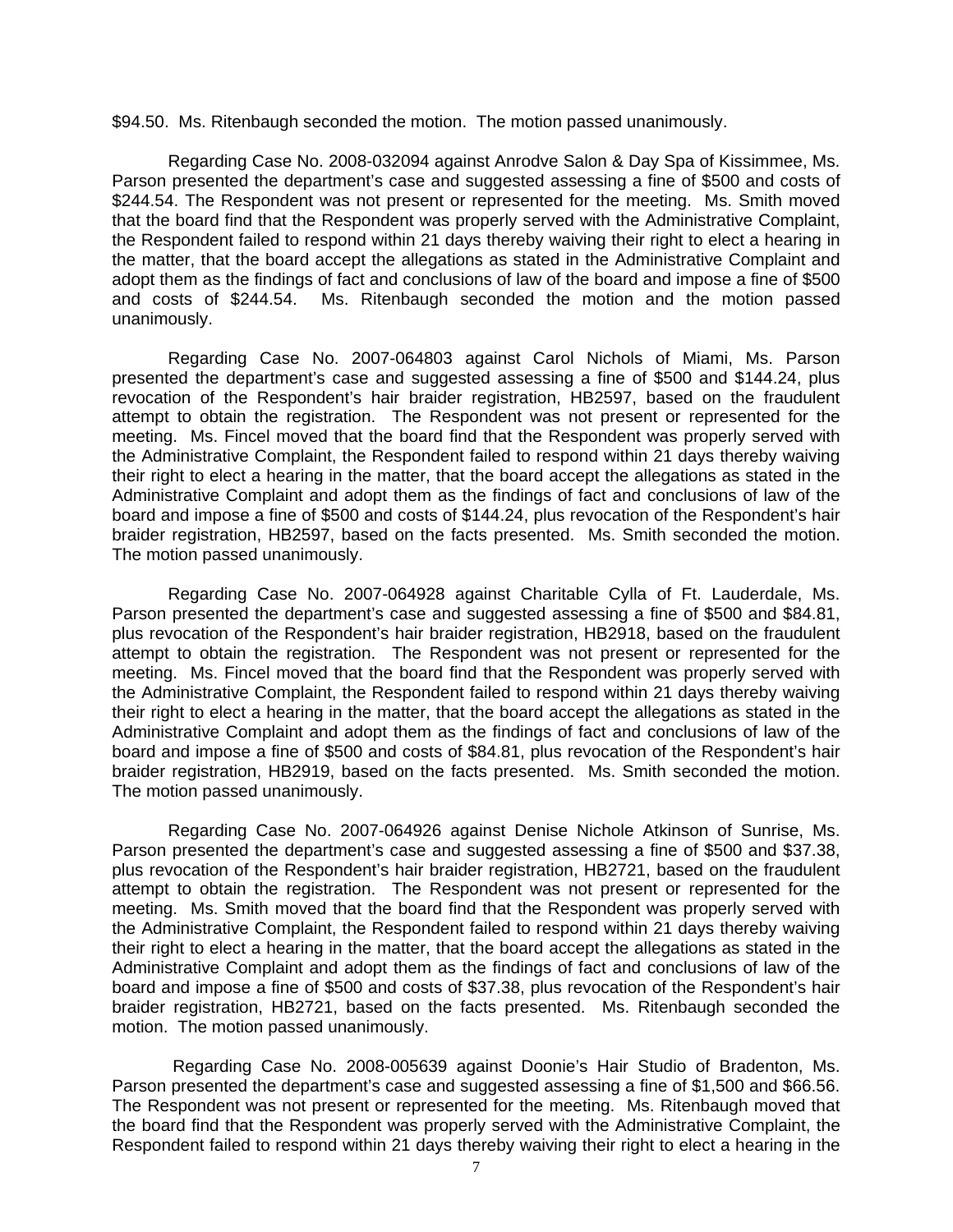matter, that the board accept the allegations as stated in the Administrative Complaint and adopt them as the findings of fact and conclusions of law of the board and impose a fine of \$1,500 and costs of \$66.56, plus six months stayed suspension against the Respondent's cosmetology salon license CE9958876. In the event the Respondent fails to comply with the terms of the final order, the stay shall be lifted and the Respondent's cosmetology salon license will be suspended. Ms. Smith seconded the motion. The motion passed unanimously.

 Regarding Case No. 2008-010351 against Lubou Shapiro of Tampa, Ms. Parson presented the department's case and suggested assessing a fine of \$1,300 and \$78.40. The Respondent was not present or represented for the meeting. Ms. Ritenbaugh moved that the board find that the Respondent was properly served with the Administrative Complaint, the Respondent failed to respond within 21 days thereby waiving their right to elect a hearing in the matter, that the board accept the allegations as stated in the Administrative Complaint and adopt them as the findings of fact and conclusions of law of the board and impose a fine of \$1,300 and costs of \$78.40. Chair Jowers seconded the motion. The motion passed unanimously.

 Regarding Case No. 2007-043230 against Nail Studio of Sebring, Ms. Parson requested that this disciplinary case be pulled from the agenda to be considered at a later date.

 Regarding Case No. 2007-013122 against Nicole Aurelien of Port St. Lucie, Ms. Parson presented the department's case and suggested assessing a fine of \$1,700 and \$130.81. The Respondent was not present or represented for the meeting. Ms. Ritenbaugh moved that the board find that the Respondent was properly served with the Administrative Complaint, the Respondent failed to respond within 21 days thereby waiving their right to elect a hearing in the matter, that the board accept the allegations as stated in the Administrative Complaint and adopt them as the findings of fact and conclusions of law of the board and impose a fine of \$1,700 and costs of \$130.81, plus six months stayed suspension against the Respondent's cosmetology license, CL216593. In the event the Respondent fails to comply with the terms of the final order, the stay shall be lifted and the Respondent's cosmetology salon license will be suspended. Ms. Smith seconded the motion. The motion passed unanimously.

 Regarding Case No. 2007-053030 against Ronald M. Styles of Jupiter, Ms. Parson presented the department's case and suggested assessing a fine of \$1,500 and \$126.43. The Respondent was not present or represented for the meeting. Ms. Fincel moved that the board find that the Respondent was properly served with the Administrative Complaint, the Respondent failed to respond within 21 days thereby waiving their right to elect a hearing in the matter, that the board accept the allegations as stated in the Administrative Complaint and adopt them as the findings of fact and conclusions of law of the board and impose a fine of \$1,500 and costs of \$126.43. Ms. Smith seconded the motion. The motion passed unanimously.

 Regarding Case No. 2007-068096 against Ronald Garcia of Jupiter, Ms. Parson presented the department's case and suggested assessing a fine of \$1,550 and \$154.24. The Respondent was not present or represented for the meeting. Ms. Smith moved that the board find that the Respondent was properly served with the Administrative Complaint, the Respondent failed to respond within 21 days thereby waiving their right to elect a hearing in the matter, that the board accept the allegations as stated in the Administrative Complaint and adopt them as the findings of fact and conclusions of law of the board and impose a fine of \$1,550 and costs of \$154.24. Ms. Ritenbaugh seconded the motion. The motion passed unanimously.

Regarding Case No. 2008-005154 against Salon Cosmetica of Jupiter, Ms. Parson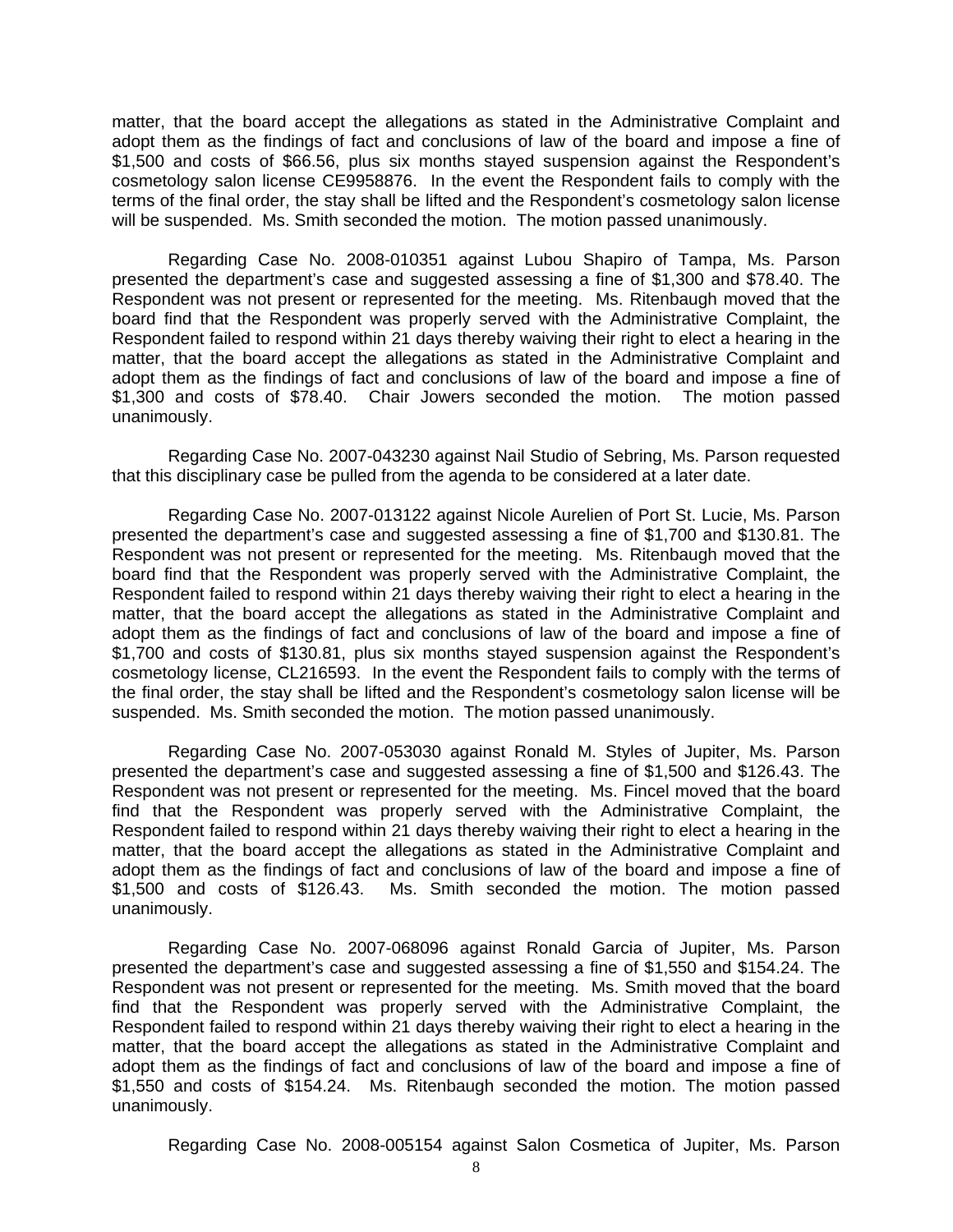presented the department's case and suggested assessing a fine of \$650 and \$129.76. The Respondent was not present or represented for the meeting. It was noted that the fine and costs have been paid in full. Ms. Fincel moved that the board find that the Respondent was properly served with the Administrative Complaint, the Respondent failed to respond within 21 days thereby waiving their right to elect a hearing in the matter, that the board accept the allegations as stated in the Administrative Complaint and adopt them as the findings of fact and conclusions of law of the board and impose a fine of \$650 and costs of \$129.76. Ms. Smith seconded the motion. The motion passed unanimously.

 Regarding Case Nos. 2008-010203 and 2007-029441 against TM Nails and Lanh T. Phan of West Palm Beach, Ms. Parson presented the department's case and suggested assessing a fine of \$1,000 and \$100.47. The Respondent was not present or represented for the meeting. It was noted that the fine and costs have been paid in full. Ms. Fincel moved that the board find that the Respondent was properly served with the Administrative Complaint, the Respondent failed to respond within 21 days thereby waiving their right to elect a hearing in the matter, that the board accept the allegations as stated in the Administrative Complaint and adopt them as the findings of fact and conclusions of law of the board and impose a fine of \$1,000 and costs of \$100.47. Ms. Smith seconded the motion. The motion passed unanimously.

 Regarding Case No. 2007-053526 against Tipsy Nail Spa and Salon of Wellington, Ms. Parson presented the department's case and suggested assessing a fine of \$1,000 and \$192.12. The Respondent was not present or represented for the meeting. Ms. Fincel moved that the board find that the Respondent was properly served with the Administrative Complaint, the Respondent failed to respond within 21 days thereby waiving their right to elect a hearing in the matter, that the board accept the allegations as stated in the Administrative Complaint and adopt them as the findings of fact and conclusions of law of the board and impose a fine of \$1,000 and costs of \$192.12, plus six months stayed suspension against the Respondent's cosmetology salon license, CE9968076. In the event the Respondent fails to comply with the terms of the final order, the stay shall be lifted and the Respondent's cosmetology salon license will be suspended. Ms. Ritenbaugh seconded the motion. The motion passed unanimously.

 Regarding Case No. 2008-009422 against Xoshley & Axes Salon of Kissimmee, Ms. Parson presented the department's case and suggested assessing a fine of \$1,000 and \$390.50. The Respondent was not present or represented for the meeting. Ms. Ritenbaugh moved that the board find that the Respondent was properly served with the Administrative Complaint, the Respondent failed to respond within 21 days thereby waiving their right to elect a hearing in the matter, that the board accept the allegations as stated in the Administrative Complaint and adopt them as the findings of fact and conclusions of law of the board and impose a fine of \$1,000 and costs of \$390.50, plus revocation of the Respondent's cosmetology salon license, CE9960025, based on the history of non-compliance. Chair Jowers seconded the motion. The motion passed unanimously.

 Regarding Case No. 2007-067809 against Beautiful 24/7 Hair and Nail Salon of Jacksonville, Ms. Parson presented the department's case and suggested assessing a fine of \$1,000 and \$413.63. The Respondent was not present or represented for the meeting. Ms. Fincel moved that the board find that the Respondent was properly served with the Administrative Complaint, the Respondent failed to respond within 21 days thereby waiving their right to elect a hearing in the matter, that the board accept the allegations as stated in the Administrative Complaint and adopt them as the findings of fact and conclusions of law of the board and impose a fine of \$1,000 and costs of \$413.63, plus six months stayed suspension against the Respondent's cosmetology salon license, CE9969025. In the event the Respondent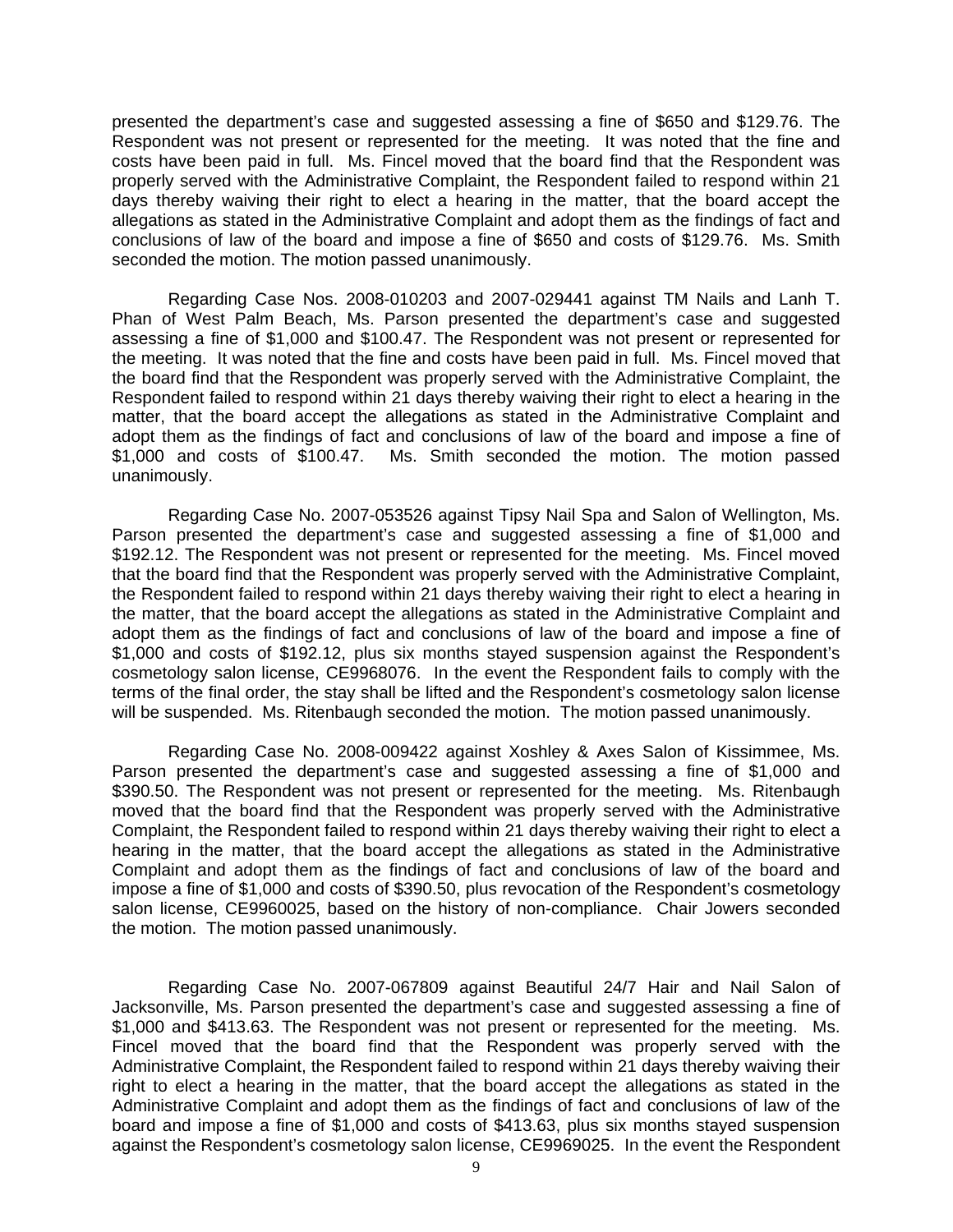fails to comply with the terms of the final order, the stay shall be lifted and the Respondent's cosmetology salon license will be suspended. Ms. Smith seconded the motion. The motion passed unanimously.

 Regarding Case No. 2008-005383 against Port St. Lucie Nails of Port St. Lucie, Ms. Parson presented the department's case and suggested assessing a fine of \$1,000 and \$135.51. The Respondent was not present or represented for the meeting. It was noted that the fine and costs have been paid in full. Ms. Fincel moved that the board find that the Respondent was properly served with the Administrative Complaint, the Respondent failed to respond within 21 days thereby waiving their right to elect a hearing in the matter, that the board accept the allegations as stated in the Administrative Complaint and adopt them as the findings of fact and conclusions of law of the board and impose a fine of \$1,000 and costs of \$135.51, plus six months stayed suspension against the Respondent's cosmetology license, CE9956893. In the event the Respondent fails to comply with the terms of the final order, the stay shall be lifted and the Respondent's cosmetology salon license will be suspended. Ms. Smith seconded the motion. The motion passed unanimously.

 Regarding Case No. 2007-011716 against Zachary Clemons, d/b/a Zach's Hairmasters Downunder of Tallahassee, Ms. Parson presented the department's case and suggested assessing a fine of \$1,000 and \$105.78. The Respondent was not present or represented for the meeting. Ms. Parson noted that the Respondent forwarded a request for a payment plan to her office. Ms. Fincel moved that the board find that the Respondent was properly served with the Administrative Complaint, the Respondent failed to respond within 21 days thereby waiving their right to elect a hearing in the matter, that the board accept the allegations as stated in the Administrative Complaint and adopt them as the findings of fact and conclusions of law of the board and impose a fine of \$1,000 and costs of \$105.78 to be paid over a period of six months, with the first payment of \$105.78 due within 30 days of the final order and five monthly payments of \$200 each. Ms. Ritenbaugh seconded the motion and the motion passed unanimously.

 Unless otherwise stated, by appropriate motion the board found that the Respondent was properly served with the Administrative Complaint, the Respondent failed to respond within 21 days thereby waiving their right to elect a hearing in this matter, the board accepted the allegations as stated in the Administrative Complaint and adopted them as the findings of fact and conclusions of law of the board, and imposed the penalties shown below:

- **Bernice P. Brown; Gainesville** Case No. 2008-031738 \$500 fine and \$61.97 costs
- Charlie J. Hawks; Orlando Case No. 2008-029515 \$200 fine and \$142.06 costs
- **Damares Oliveira Palacios; Cape Coral** Case No. 2008-006443 \$500 fine and \$294.92 costs
- Dawn Davis: Rivera Beach Case No. 2007-005575 \$1,000 fine and \$114.47 costs
- Diamond Nails; Jacksonville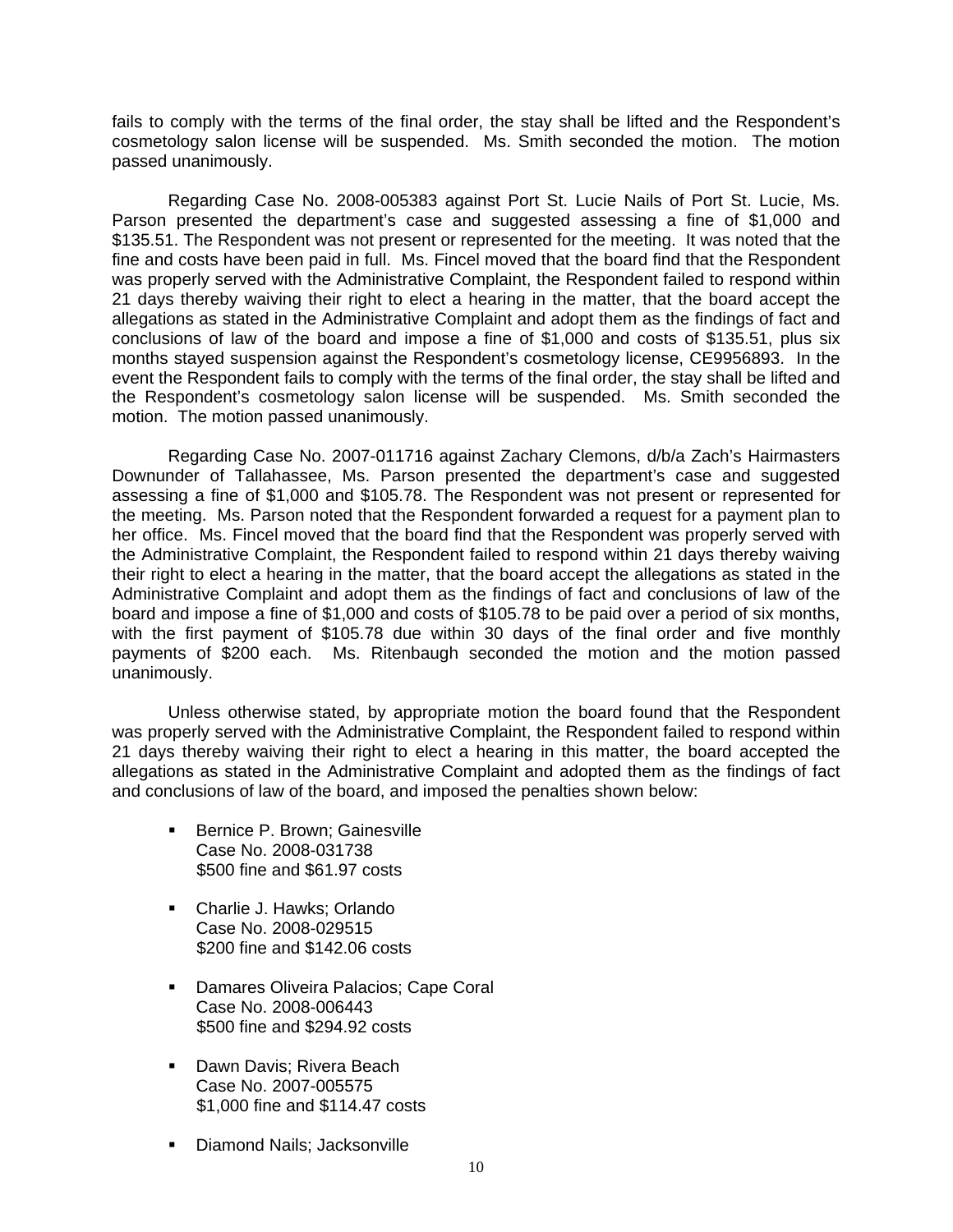Case No. 2008-016662 \$1,000 fine and \$269.47 costs

- **Florida Hair & Nails; Pinellas Park** Case No. 2008-051043 \$500 fine and \$211.91 costs
- **Goddess Nails; Clearwater** Case No. 2008-043476 \$500 fine and \$105.54 costs
- **Heather Lavonne Feagin; Zephyrhills** Case No. 2007-040653 \$1,000 fine and \$59.52 costs
- **Janay Labell Flowers; Tallahassee** Case No. 2008-045824 \$500 fine and \$57.95 costs
- **Jose A. Rodriguez; Riviera Beach** Case No. 2007-007704 \$1,000 fine and \$114.87 costs
- **LA Nails & More; Parrish** Case No. 2008-015591 \$500 fine and \$87.87 costs
- **Linh Khanh Mac** Case No. 2007-011537 \$500 fine and \$782.21 costs
- Nails "4" U and Than H. Luu; Spring Hill Case Nos. 2008-047683 and 2008-053468 \$500 fine and \$470.51 costs
- **Nana Camara; Tampa** Case No. 2008-013961 \$500 fine and \$123.20 costs
- **Nguyen Thuan Duc and Today's Nails; Titusville** Case Nos. 2008-047150 and 2008-034780 \$1,000 fine and \$111.70 costs
- Rose K. Komahe; Tampa Case No. 2008-013944 \$500 fine and \$139.88 costs
- **Rosenildo Silva; Pompano Beach** Case No. 2008-007741 \$1,000 fine and \$99.46 costs
- **Salon Renaissance; Boca Raton**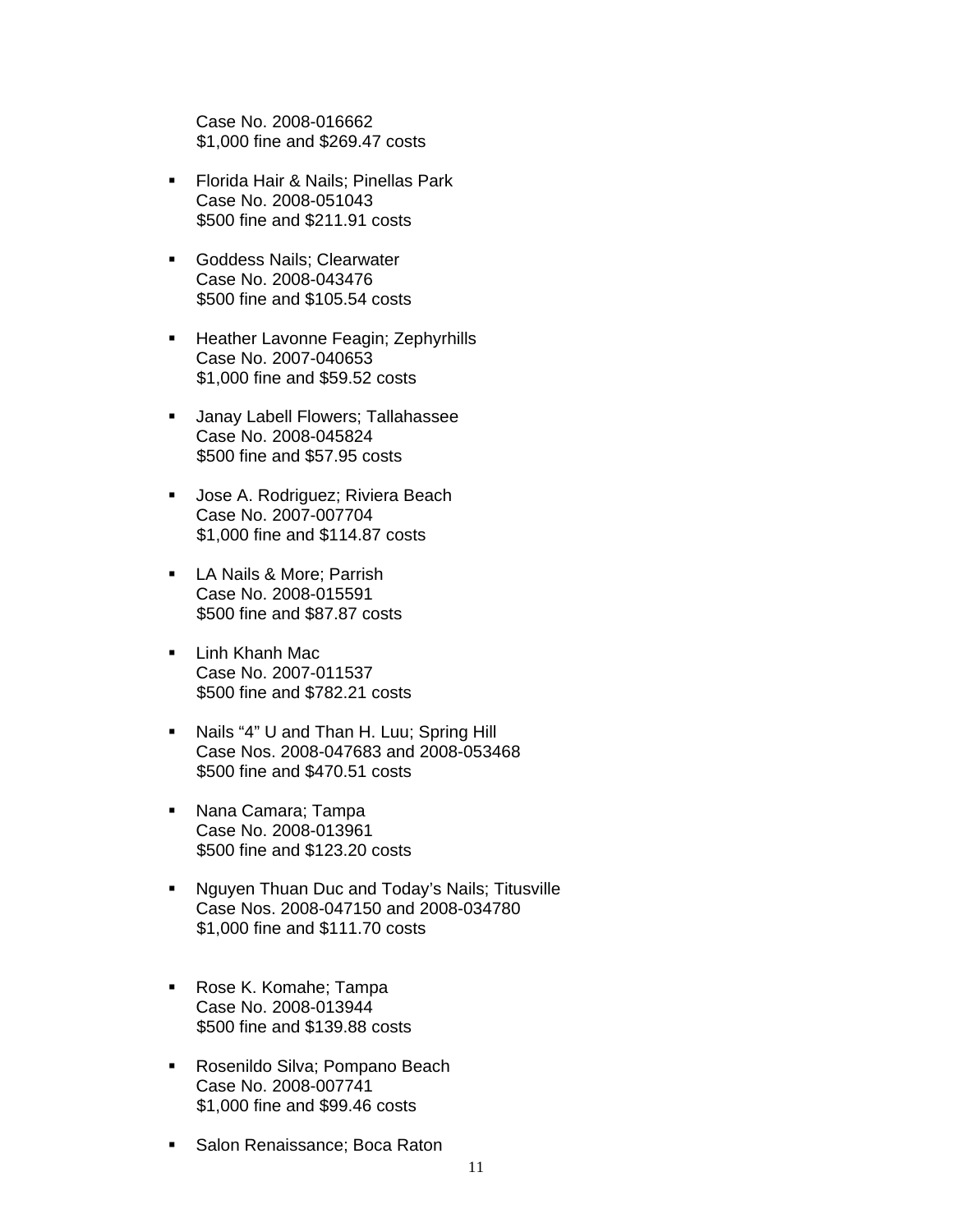Case No. 2008-041592 \$1,000 fine and \$73.58 costs

- **Teresa L. Wooden and Splitends; High Springs** Case Nos. 2008-007724 and 2008-007725 \$1,000 fine and \$158.37 costs
- **Vilayvieng Keoprasert; Orange Park** Case No. 2008-021320 \$500 fine and \$262.51 costs
- Walter Maidana; Weston Case No. 2007-042243 \$500 fine and \$39.77 costs
- **Beauty Cosmopolitan; Tampa** Case No. 2008-044322 \$500 fine and \$76.94 costs
- **Dung Thu Le; Okeechobee** Case No. 2007-029908 \$1,500 fine and \$147.54 costs

## **Settlement Stipulations**

 Regarding Case No. 2008-061599 against Chung K. Tran of Fort Pierce, Ms. Parson presented the department's case and suggested assessing a fine of \$500 and costs of \$124.99, plus license revocation based on fraudulent attempts to obtain the nail specialist registration. Mr. Chung K. Tran was present for the meeting and was sworn in by the Court Reporter. Ms. Fincel moved that the board adopt the Stipulation of the parties as the board's final action in this matter and incorporate it and all of its terms into a Final Order. Ms. Smith seconded the motion and the motion passed unanimously. It was noted that Mr. Tran will be eligible to reapply once he has completed the 240-hour nail specialty education program.

 Regarding Case Nos. 2008-049709 and 2008-042558 against Elfers Nails and Duyen Thi Vo of New Port Richey, Ms. Parson presented the department's case and suggested assessing a fine of \$1,000 and costs of \$406.08. It was noted that the fine and costs have been paid in full. Mr. Duyen Thi Vo was present for the meeting along with Ms. Crystal Tran translating. Ms. Fincel moved that the board adopt the Stipulation of the parties as the board's final action in this matter and incorporate it and all of its terms into a Final Order. Ms. Smith seconded the motion and the motion passed unanimously.

 Regarding Case Nos. 2008-011027 and 2007-013128 against Elegance Day Spa and Theresa McCullough of West Palm Beach, Ms. Parson presented the department's case and suggested assessing a fine of \$2,000 and costs of \$208.61. Ms. Theresa McCullough was present for the meeting and was sworn in by the Court Reporter. Ms. McCullough requested a payment plan for the fine and costs. In order to grant the Respondent's request, it was determined that this matter would be pulled from the agenda to be considered at a later date since a payment plan was not reflected in the current Settlement Stipulation signed by the Respondent.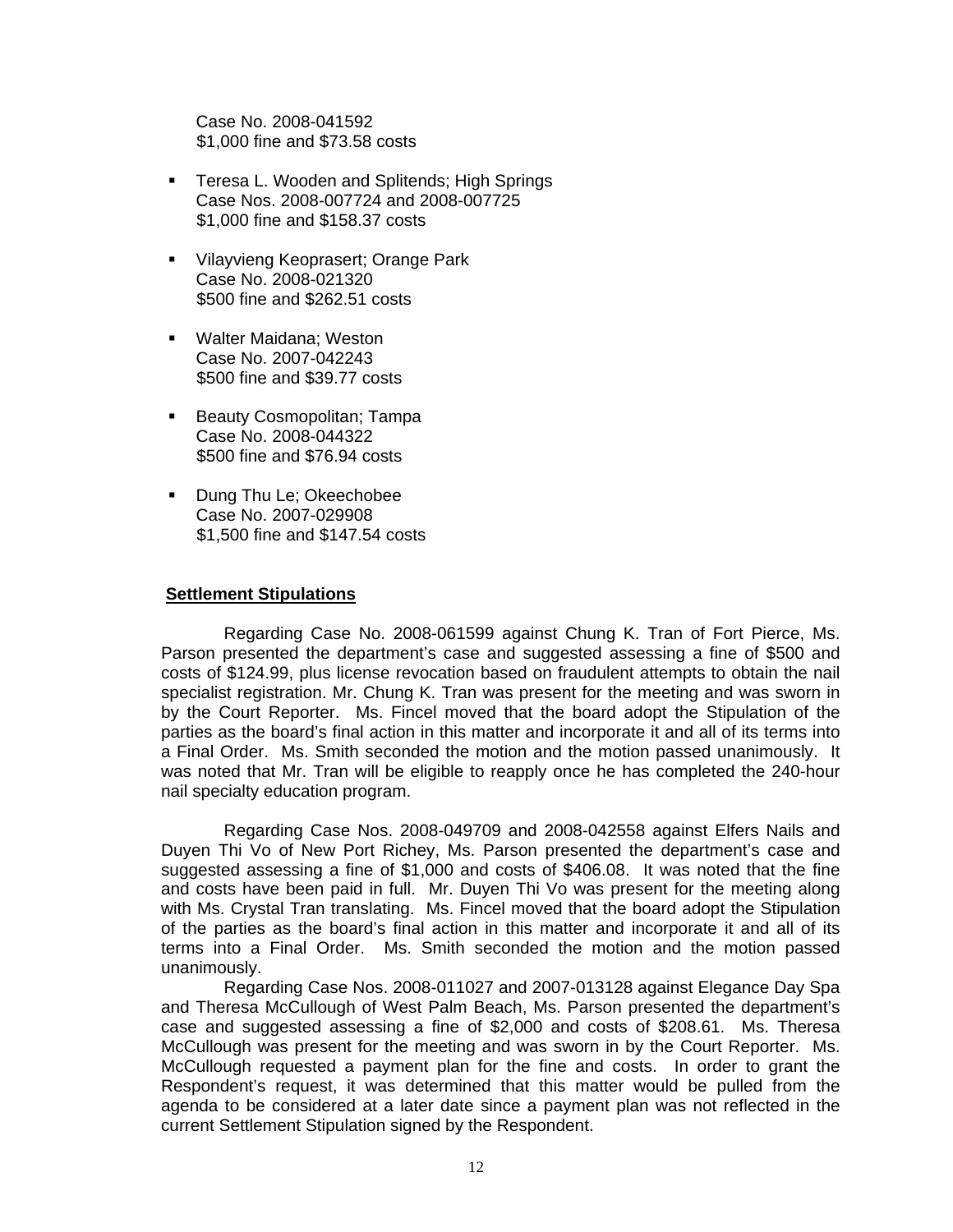Regarding Case Nos. 2008-052093 and 2008-052096 against Happy Nails & Happy Feet, Inc. and Lien Kim Nguyen of Orange Park, Ms. Parson presented the department's case and suggested assessing a fine of \$500 and costs of \$323.55. Ms. Lien Kim Nguyen was present for the meeting and was sworn in by the Court Reporter. Ms. Nguyen requested a payment plan for the fine and costs. It was determined that this matter would be pulled from the agenda to be considered at a later date since the current Settlement Stipulation signed by the Respondent did not incorporate a payment plan.

 Regarding Case No. 2008-041098 against Sopheap Kim of Jacksonville Ms. Parson presented the department's case and suggested assessing a fine of \$500 and costs of \$271, plus license revocation based on fraudulent attempts to obtain the nail specialist registration. Sopheap Kim was present for the meeting and was sworn in by the Court Reporter. Ms. Smith moved that the board adopt the Stipulation of the parties as the board's final action in this matter and incorporate it and all of its terms into a Final Order. Ms. Ritenbaugh seconded the motion and the motion passed unanimously. It was noted that Ms. Kim is eligible to reapply for licensure after completing a 240-hour nail specialty education program.

 Regarding Case No. 2008-041095 against Loan Kiem Nguyen of Jacksonville Ms. Parson presented the department's case and suggested assessing a fine of \$500 and costs of \$271, plus license revocation based on fraudulent attempts to obtain the nail specialist registration. Loan Kiem Nguyen was present for the meeting along with Nguyen Nguyen translating. Ms. Nguyen and Mr. Nguyen were sworn in by the Court Reporter. Ms. Fincel moved that the board adopt the Stipulation of the parties as the board's final action in this matter and incorporate it and all of its terms into a Final Order. Ms. Ritenbaugh seconded the motion and the motion passed unanimously. It was noted that Ms. Nguyen is eligible to reapply for licensure after completing a 240-hour nail specialty education program.

 Regarding Case No. 2008-041093 against Ngoc Hanh-Thi Thai of Jacksonville, Ms. Parson presented the department's case and suggested assessing a fine of \$500 and costs of \$202.86, plus license revocation based on fraudulent attempts to obtain the nail specialist registration. Ngoc Hanh-Thi Thai was present for the meeting along with Nguyen Nguyen translating. Ms. Thai and Mr. Nguyen were sworn in by the Court Reporter. Ms. Ritenbaugh moved that the board adopt the Stipulation of the parties as the board's final action in this matter and incorporate it and all of its terms into a Final Order. Ms. Smith seconded the motion and the motion passed unanimously. It was noted that Ms. Thai is eligible to reapply for licensure after completing a 240-hour nail specialty education program.

 Regarding Case No. 2008-041092 against Ngo Lieng Thi Nguyen of Kansas City Missouri, Ms. Parson presented the department's case and suggested assessing a fine of \$500 and costs of \$183.40, plus license revocation based on fraudulent attempts to obtain the nail specialist registration. Ngo Lieng Thi Nguyen was present for the meeting and was sworn in by the Court Reporter. Ms. Ritenbaugh moved that the board adopt the Stipulation of the parties as the board's final action in this matter and incorporate it and all of its terms into a Final Order. Ms. Smith seconded the motion and the motion passed unanimously. It was noted that Ms. Nguyen is eligible to reapply for licensure after completing a 240-hour nail specialty education program.

 Regarding Case Nos. 2008-044241 and 2008-055237 against Regal Nails and Tam Van Tran of Brooksville, Ms. Parson presented the department's case and suggested assessing a fine of \$500 and costs of \$307.56. Tam Van Tran was present for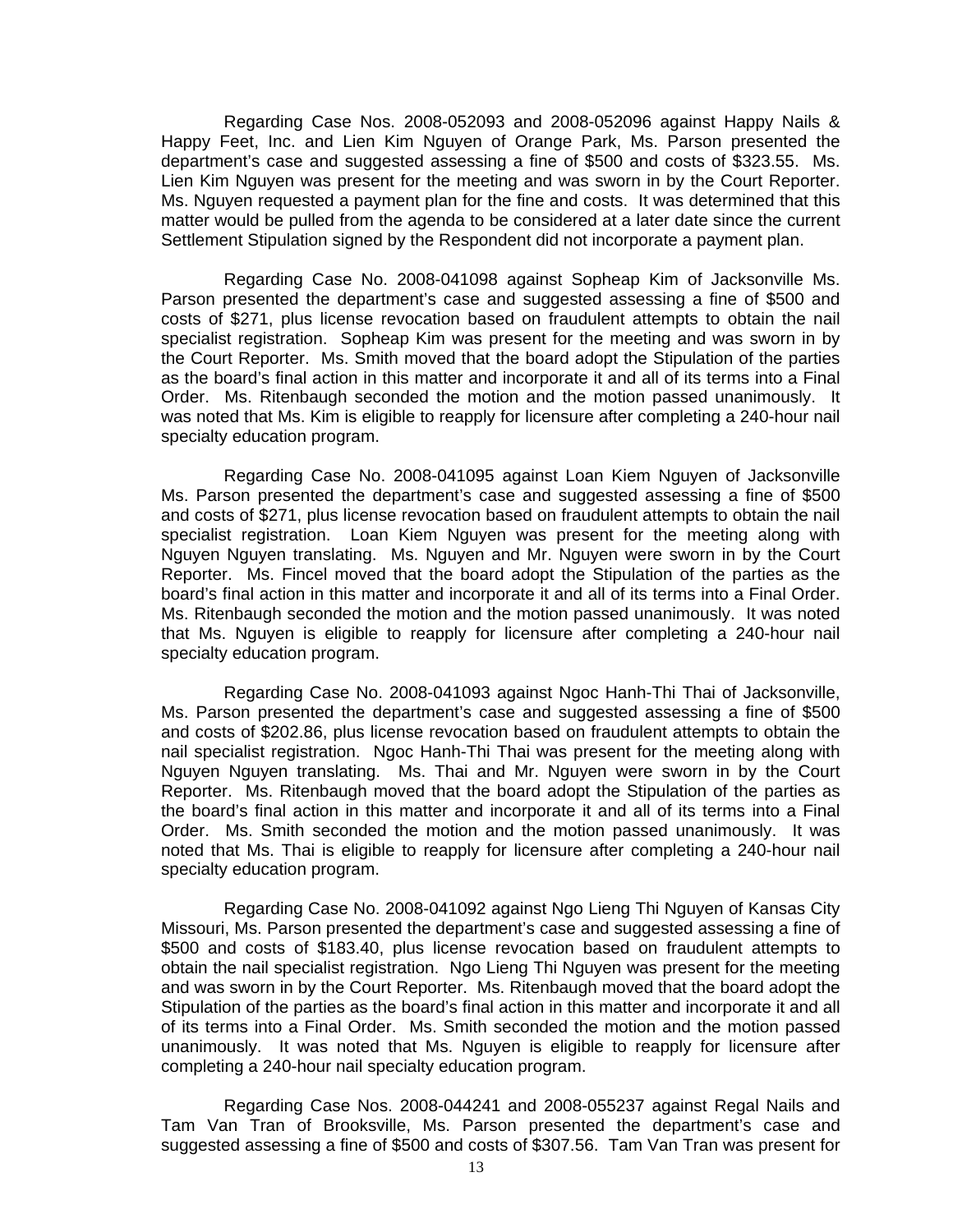the meeting and was sworn in by the Court Reporter. Ms. Ritenbaugh moved that the board adopt the Stipulation of the parties as the board's final action in this matter and incorporate it and all of its terms into a Final Order. Ms. Smith seconded the motion and the motion passed unanimously.

 Regarding Case No. 2008-041096 against Thanh Tra Nhu Le of Jacksonville, Ms. Parson presented the department's case and suggested assessing a fine of \$500 and costs of \$173.66 ,plus license revocation based on fraudulent attempts to obtain the nail specialist registration. Thanh Tra Nhu Le was present for the meeting along with Tai Le translating. Ms. Le and Mr. Le were sworn in by the Court Reporter. Ms. Smith moved that the board adopt the Stipulation of the parties as the board's final action in this matter and incorporate it and all of its terms into a Final Order. Ms. Ritenbaugh seconded the motion and the motion passed unanimously. It was noted that Ms. Thai is eligible to reapply for licensure after completing a 240-hour nail specialty education program.

 Regarding Case No. 2008-032095 against Magic Nails & Day Spa of Orlando, Ms. Parson noted that this matter was agendaed as an Informal Hearing however, since the Respondent submitted a signed Settlement Stipulation, she requested to proceed accordingly. Ms. Parson presented the department's case and suggested assessing a fine of \$500 and costs of \$31.29. Hang Chau was present for the meeting and was sworn in by the Court Reporter. Ms. Fincel moved that the board adopt the Stipulation of the parties as the board's final action in this matter and incorporate it and all of its terms into a Final Order. Ms. Smith seconded the motion and the motion passed unanimously.

 Unless otherwise stated, by appropriate motion the board found the Respondent to have committed the offenses as alleged in the Administrative Complaint and adopted the Stipulation of the parties as the board's final action regarding a penalty to be imposed on the Respondent as follows:

- **#1 Nails & Spa; Port St. Lucie** Case No. 2008-008057 \$1,000 fine and \$94.14 costs
- A Thing For Nails & Spa and Nyny T. Pham; Miramar Case Nos. 2008-018659 and 2008-018682 \$500 fine and \$533.44 costs
- Best Nails and Hoa D. Nguyen; Winter Haven Case Nos. 2008-039393 and 2008-039394 \$1,000 fine and \$267.98 costs
- **Carla's Classic Cuts; Apopka** Case No. 2008-017430 \$500 fine and \$236.92 costs
- DA-VI Nails #2387 and Lucas Van Huynh Case Nos. 2008-029323 and 2008-038803 \$500 fine and \$383.09 costs
- **EK Nails & Ho Quang Phan: Jacksonville** Case Nos. 2008-022058 and 2008-014591 \$1,500 fine and \$235.42 costs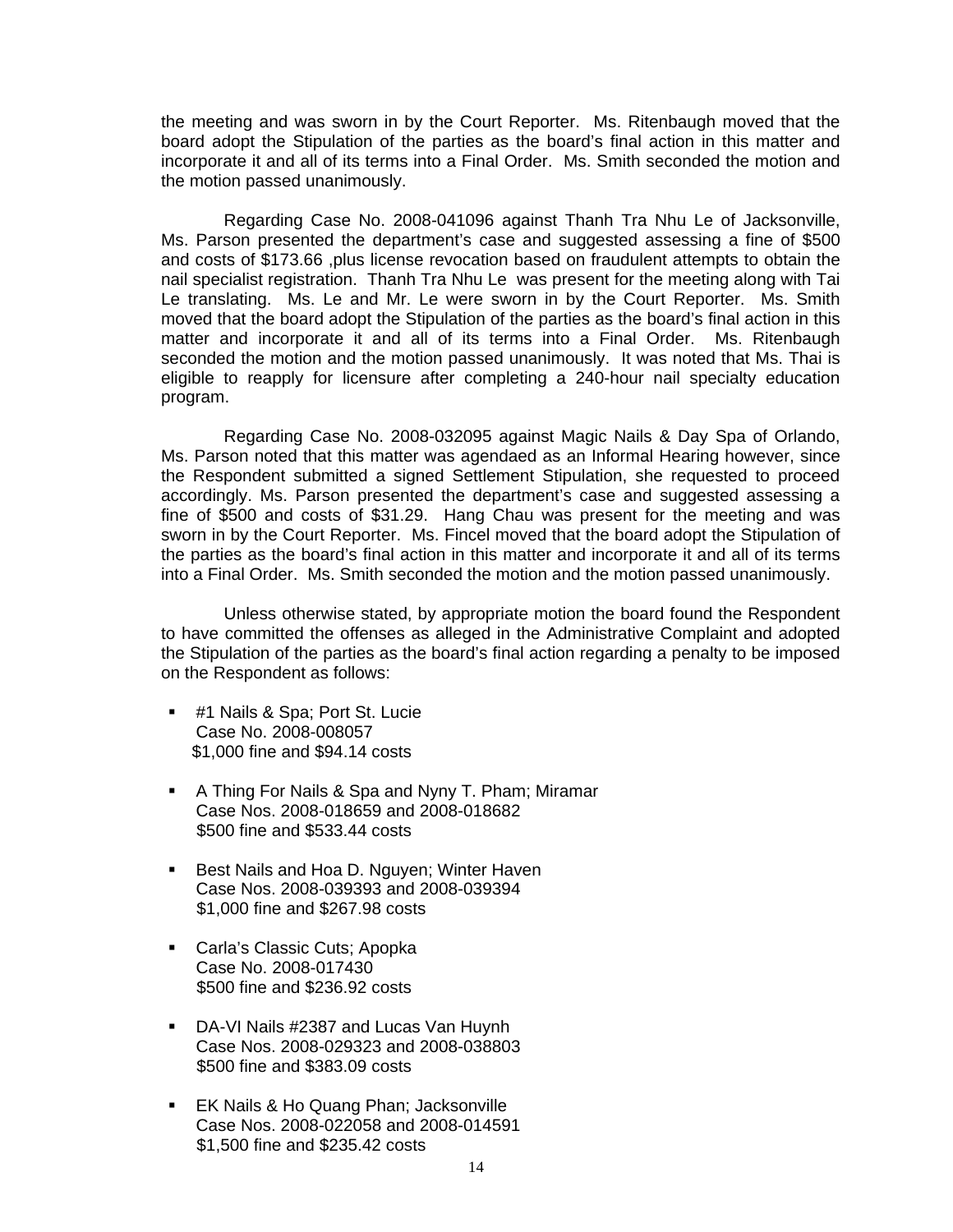- **Fatoumata Binetou Diba; Tampa** Case No. 2008-013954 \$500 fine and \$123.20 costs
- **Happy Nails and Tam Gric Tran; Lakeland F** Case Nos. 2008-042575 and 2008-042577 \$500 fine and \$278.42 costs
- **Hoang Tien Doan and Pro-Nails; Lakeland** Case Nos. 2008-035076 and 2008-029538 \$500 fine and \$320.18 costs
- **Instyle Nails & Spa and Lieu Thi Nguyen; Davenport** Case Nos. 2008-032069 and 2008-032074 \$500 fine and \$281.03 costs
- **Jessica Tran Jackson and S&B Nails; Kissimmee** Case Nos. 2008-032602 and 2008-032605 \$500 fine and \$244.54 costs
- **La Vina Nails and Steven Tran; Orlando** Case Nos. 2008-030548 and 2008-044223 \$500 fine and \$374.24 costs
- **-** Lorraine Kumor Zabrocki; Safety Harbor Case No. 2008-041898 \$500 fine and \$265.30 costs
- **Lovely Nails and Chau Thi Nga; Clearwater** Case Nos. 2008-049700 and 2008-043058 \$500 fine and \$356.82 costs
- **Mai Tuyet Nguyen and J Nails; New Port Richey** Case Nos. 2008-048504 and 2008-053492 \$500 fine and \$322.73 costs
- **Marie Louise Barros; Tampa** Case No. 2008-013981 \$500 fine and \$123.20 costs
- **Modern Nails and Hien Vinh Dinh: Jacksonville** Case Nos. 2008-058100 and 2008-058102 \$500 fine and \$261.50 costs
- **Nail Studio; Tallahassee** Case No. 2007-058951 \$200 fine and \$67.67 costs
- **Perfect Nails; Largo** Case No. 2008-041452 \$500 fine and \$309.79 costs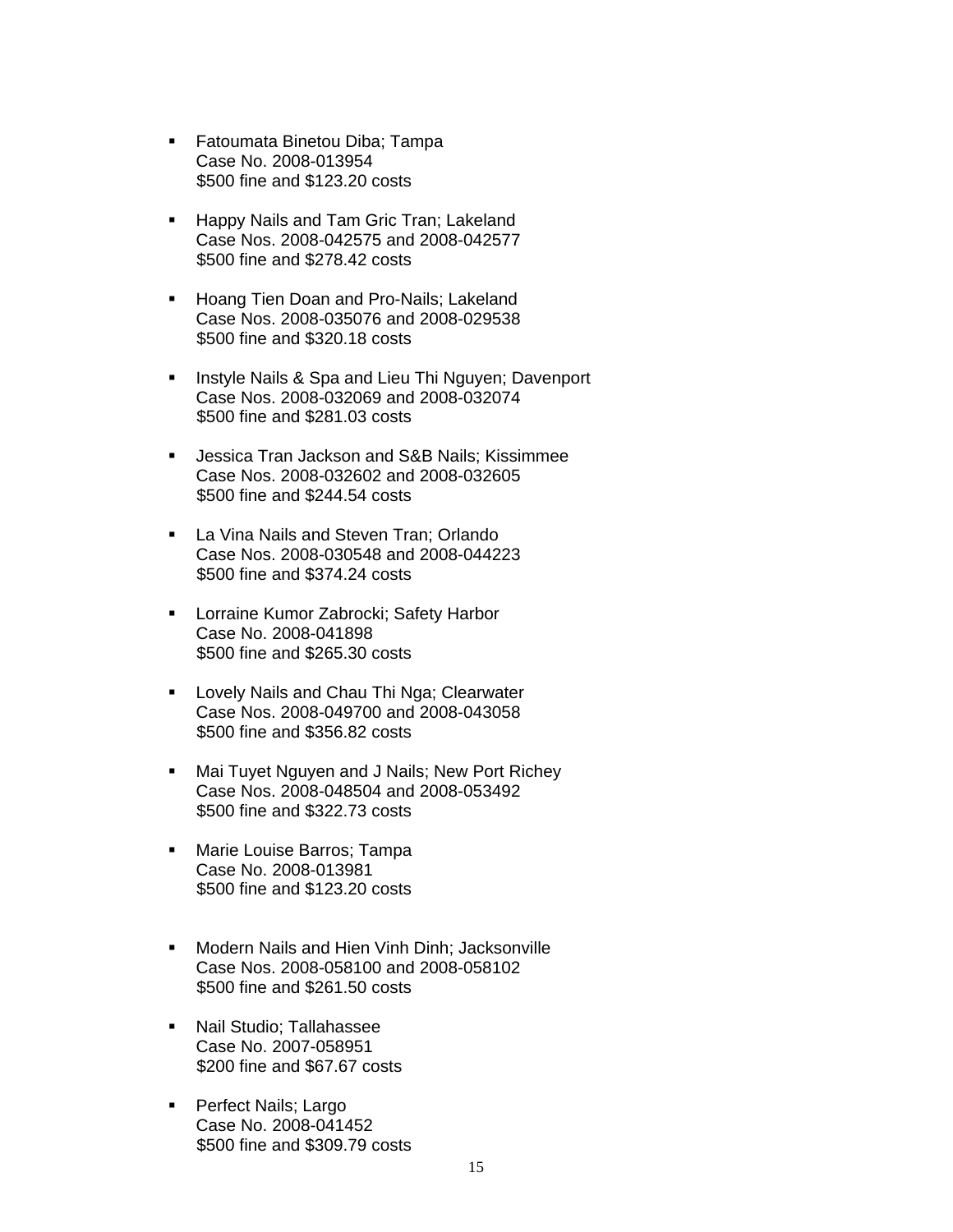- Smart Style #175; Sebastian Case No. 2008-012996 \$1,000 fine and \$121.64 costs
- **Son Thanh Huynh and Red Nails; Spring Hill** Case Nos. 2008-051176 and 2008-042556 \$500 fine and \$422.50 costs
- **Spring Hill Nails and Xian Ping Nieng; Spring Hill** Case Nos. 2008-047681 and 2008-053504 \$1,000 fine and \$355.57 costs
- **Sylvia Sanchez and "N" Style Hair Salon; Palmetto** Case Nos. 2008-010349 and 2008-020544 \$500 fine and \$72.70 costs
- **Tip 2 Toes and Trinh Thi Trang Troung; Sebring** Case Nos. 2008-048833 and 2008-053919 \$500 fine and \$318.93 costs
- Thuy Thi Nguyen and #1 Nails; Seminole Case Nos. 2008-055255 and 2008-062510 \$500 fine and \$176.13 costs
- Quite Cute Hair & Nail Salon; Plantation Case No. 2007-064416 \$1,000 fine and \$39.16 costs
- **Tic Tac Nails; Seminole** Case No. 2008-048920 \$500 fine and \$264.11 costs

### **Department Attorney Report**

Ms. Parson informed the board that as of April 24, 2009, there were 359 open cosmetology cases in the legal section.

The board agreed to allow Ms. Parson to proceed with handling the year-old cases.

### **Applications**

### **Licensure Applications**

**Reyna Isabel Vargas** 

Ms. Barineau noted the initial registration application for Ms. Reyna Vargas was forwarded for board review based on the background information reflected on the application. Ms. Vargas was not present for the meeting. After review and discussion of the application, Ms. Smith moved to deny the application since the documents provided did not demonstrate that sanctions were satisfied. Ms. Ritenbaugh seconded the motion. The motion passed unanimously.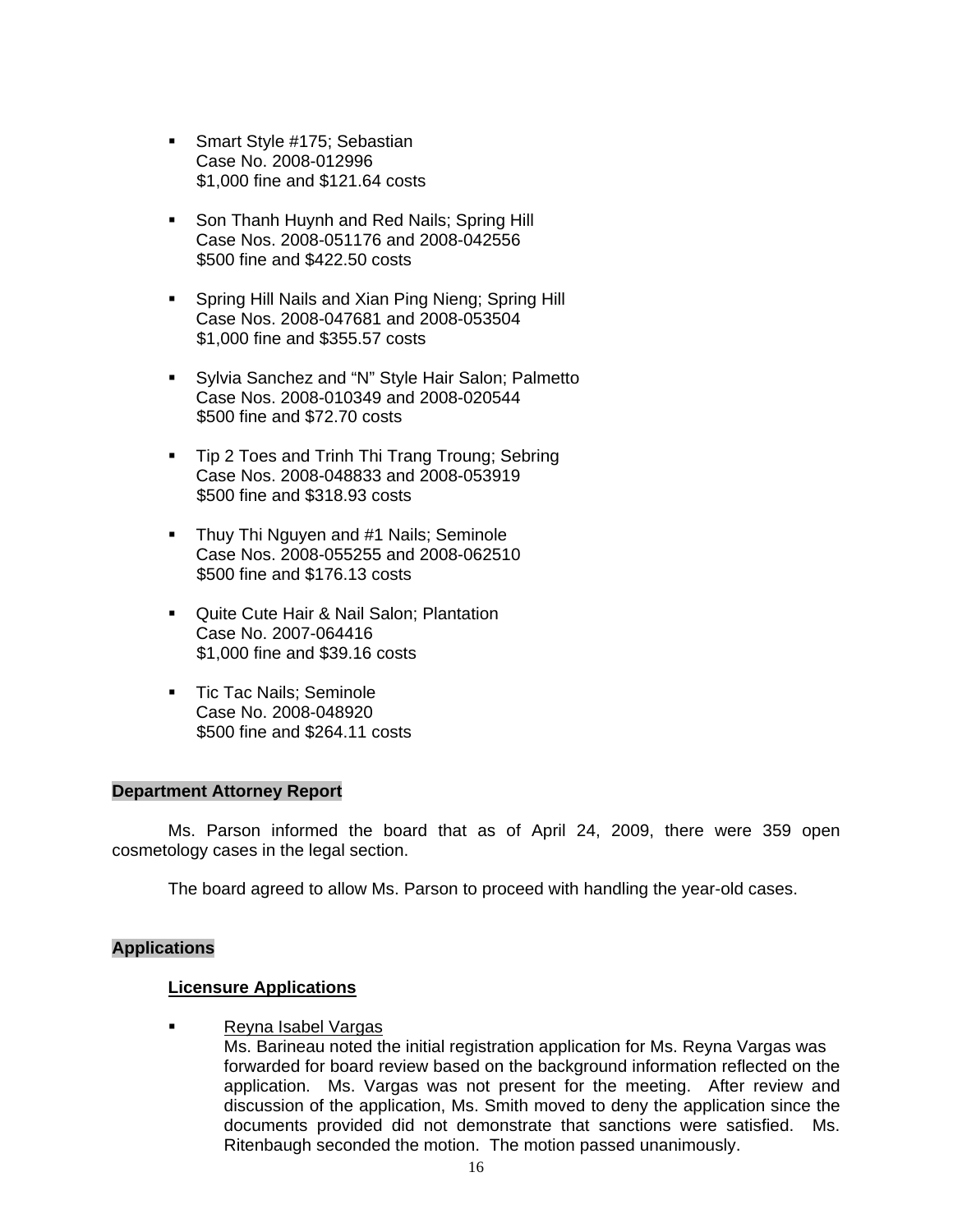# Jodie Ann Beetus

Ms. Barineau noted the initial licensure application for Ms. Jodie Ann Beetus was forwarded for board review based on the background information reflected on the application. Ms. Beetus was not present for the meeting. After review and discussion of the application, Ms. Fincel moved to deny the application since the documents provided did not demonstrate that sanctions were satisfied. Ms. Ritenbaugh seconded the motion. The motion passed unanimously.

# **Denise Lynn Mock**

Ms. Barineau noted the initial registration application for Ms. Denise Lynn Mock was forwarded for board review based on the background information reflected on the application. Ms. Mock was not present for the meeting. After review and discussion of the application, Ms. Fincel moved to deny the application since the documents provided did not demonstrate that sanctions were satisfied. Ms. Smith seconded the motion. The motion passed unanimously.

# Erica Blakey

Ms. Barineau noted the initial licensure application for Ms. Erica Blakey was forwarded for board review based on the background information reflected on the application. Ms. Blakey was not present for the meeting. After review and discussion of the application, Ms. Ritenbaugh moved to approve the application based on the documents provided. Ms. Smith seconded the motion. The motion passed unanimously.

**Henry W. Johnson, Jr.** 

Ms. Barineau noted the initial licensure application for Mr. Henry W. Johnson was forwarded for board review based on the background information reflected on the application. Mr. Johnson was not present for the meeting. After review and discussion of the application, Ms. Fincel moved to deny the application since the documents provided did not demonstrate that sanctions were satisfied. Ms. Smith seconded the motion. The motion passed unanimously.

# Naika Blain

Ms. Barineau noted the initial registration application for Ms. Naika Blain was forwarded for board review based on the background information reflected on the application. Ms. Blain was not present for the meeting. After review and discussion of the application, Ms. Ritenbaugh moved to deny the application since the documents provided did not demonstrate that sanctions were satisfied. Ms. Fincel seconded the motion. The motion passed unanimously.

# Tamara Packard

Ms. Barineau noted the initial registration application for Ms. Tamara Packard was forwarded for board review based on the background information reflected on the application. Ms. Packard was present for the meeting and was sworn in by the Court Reporter. Ms. Packard informed the board that she is currently on probation. Ms. Ann Cocheu, Assistant Attorney General, Attorney General's Office, stated that a registration could be issued without sanctions being completed. After review and discussion of the application, Ms. Ritenbaugh moved to approve the application imposing a two year suspension, which would be stayed. If any violations should occur within the two year period, the license would be suspended for the time remaining.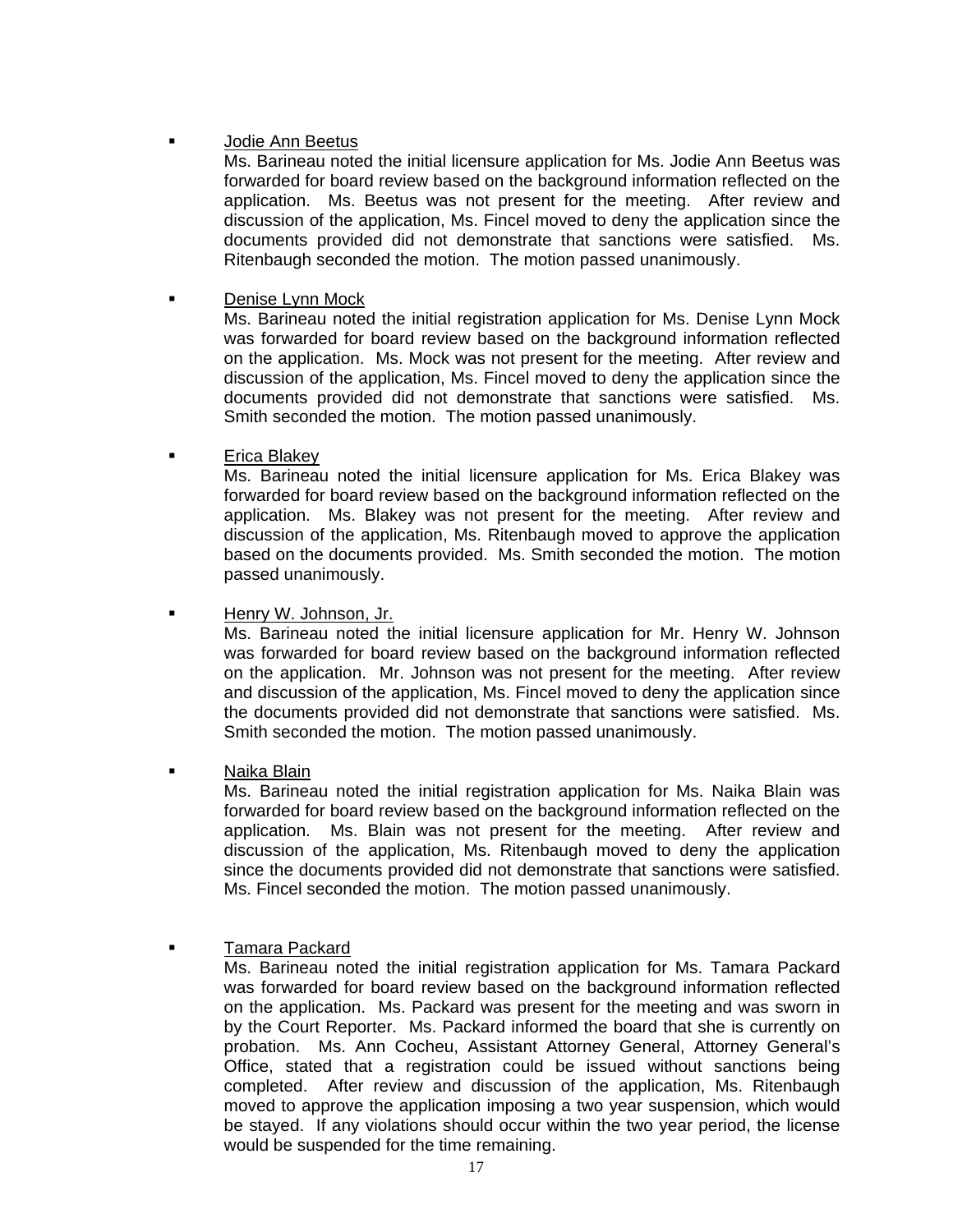# **Applications for Hair Braiding Courses**

- Anointed Too Beauty Salon, LLC After review and discussion of the course application, Ms. Ritenbaugh moved to approve the application. Ms. Fincel seconded the motion and the motion passed unanimously.
- **Filian** Florida Academy of Health & Beauty After review and discussion of the course application, Ms. Fincel moved to approve the application. Ms. Smith seconded the motion. The motion passed unanimously.
- D&L Strong Hair Gallery After review and discussion of the course application, Ms. Smith moved to approve the application. Ms. Ritenbaugh seconded the motion. The motion passed unanimously.
- **Example 3** Orlando Beauty Institute After review and discussion of the course application, Mr. Ritenbaugh moved to deny the application based on incorrect sanitation and sterilization procedure
- The Veldt Barber and Beauty Salon After review and discussion of the course application, Ms. Ritenbaugh moved to approve the application. Ms. Fincel seconded the motion. The motion passed unanimously.

references. Ms. Fincel seconded the motion. The motion passed unanimously.

# **Applications for Hair Wrapping Courses**

- Anointed Too Beauty Salon, LLC After review and discussion of the course application, Ms. Ritenbaugh moved to approve the application. Ms. Fincel seconded the motion and the motion passed unanimously.
- The Veldt Barber and Beauty Salon After review and discussion of the course application, Ms. Ritenbaugh moved to approve the application. Ms. Fincel seconded the motion. The motion passed unanimously.

# **Applications for Body Wrapping Courses**

- **Anable De La Vega** 
	- After review and discussion of the course application, Ms. Ritenbaugh moved to deny the application since the course content is outside the scope of Florida Board of Cosmetology licensees, the numerous acronym references without explanation and based on the outdated reference to the Florida laws and rules. Ms. Smith seconded the motion and the motion passed unanimously.
- **Anointed Too Beauty Salon, LLC** After review and discussion of the course application, Ms. Ritenbaugh moved to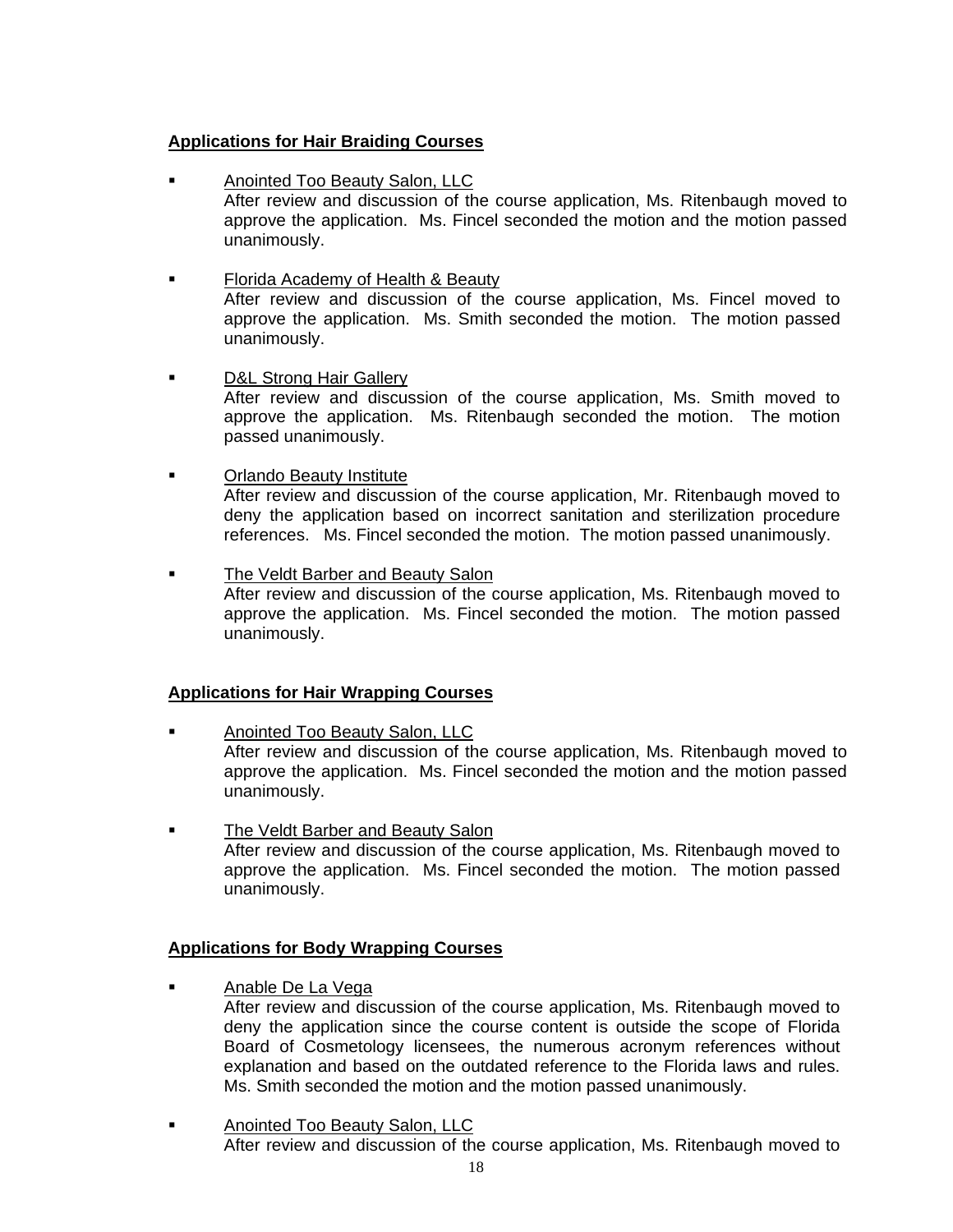deny the application based on the incorrect references to hair braiding reflected in the program objective. Ms. Smith seconded the motion and the motion passed unanimously.

**Esthetics and Laser Specialty** 

After review and discussion of the course application, Ms. Ritenbaugh moved to deny the application based on incorrect and outdated references to sanitation and sterilization methods and outdated references to Florida laws and rules. Ms. Smith seconded the motion and the motion passed unanimously.

**Slim Spa Institute** 

 After review and discussion of the course application, Ms. Ritenbaugh moved to approve the application. Ms. Smith seconded the motion. The motion passed unanimously.

**The Veldt Barber and Beauty Salon** After review and discussion of the course application, Ms. Fincel moved to approve the application. Ms. Smith seconded the motion. The motion passed unanimously.

## **Initial HIV/AIDS Courses**

- A Beauty School of Tampa, Inc. After review and discussion of the course application, Ms. Ritenbaugh moved to approve the application. Ms. Fincel seconded the motion. The motion passed unanimously.
- Anointed Too Beauty Salon, LLC After review and discussion of the course application, Ms. Fincel moved to approve the application. Ms. Smith seconded the motion and the motion passed unanimously.
- EDJ School Online After review and discussion of the course application, Ms. Fincel moved to deny the application based on incorrect and outdated references to shaving brushes and alcohol as a disinfectant agent. Ms. Ritenbaugh seconded the motion and the motion passed unanimously.
- **E** Heritage Institute After review and discussion of the course application, Ms. Ritenbaugh moved to approve the application. Ms. Smith seconded the motion. The motion passed unanimously.
- **The Veldt Barber and Beauty Salon** After review and discussion of the course application, Ms. Ritenbaugh moved to approve the application. Ms. Smith seconded the motion. The motion passed unanimously.
- www.ContinuingCosmetology.com After review and discussion of the course application, Ms. Ritenbaugh moved to approve the application. Ms. Fincel seconded the motion. The motion passed unanimously.

# **Continuing Education Provider and Course Applications**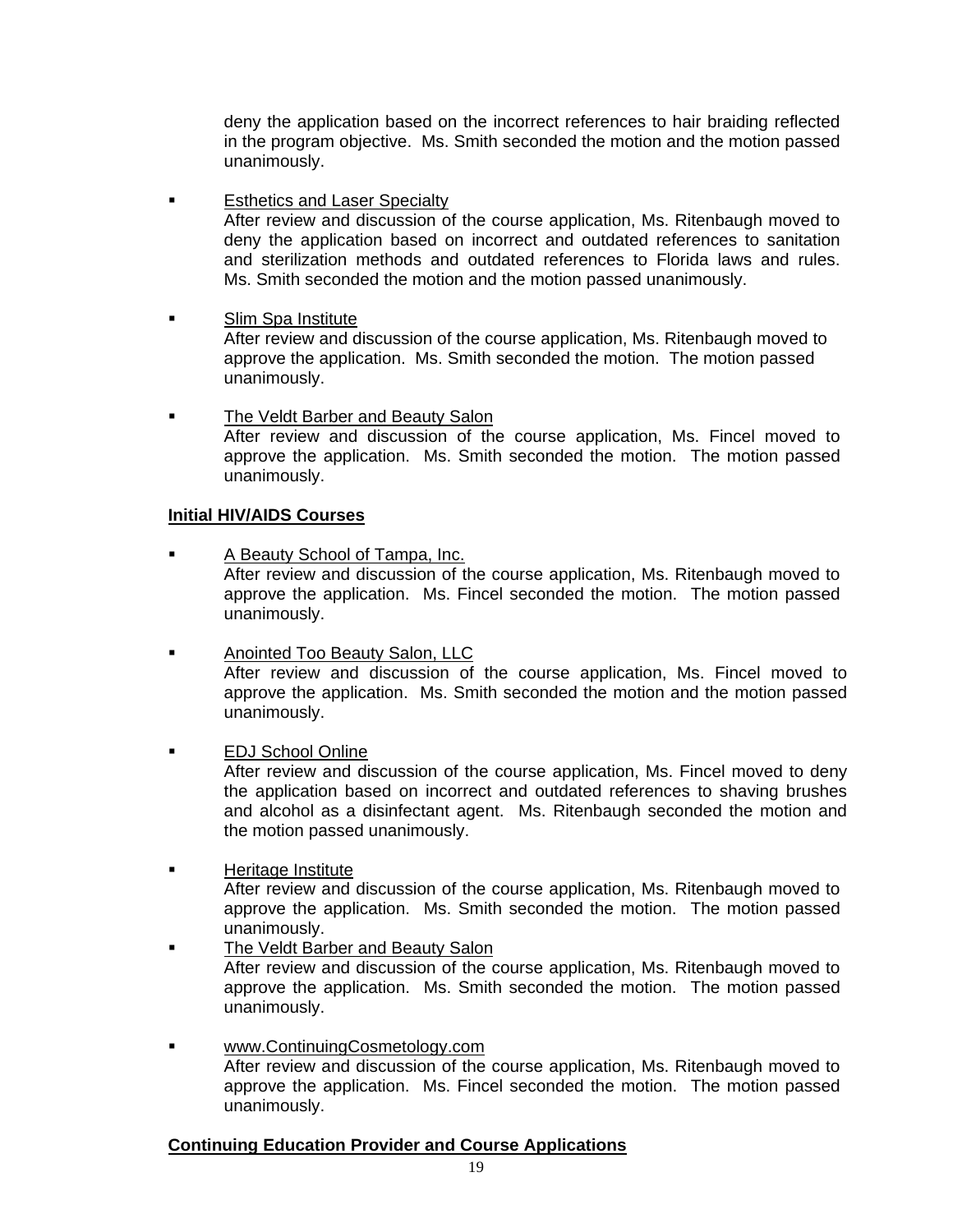- CosmetologyCampus.com Course Application Florida 16-Hour Cosmetology Package – 16 Hours Internet After review and discussion of the course material, Ms. Fincel moved to deny the application based on incorrect or outdated sanitation and sterilization procedures. Ms. Ritenbaugh seconded the motion. The motion passed unanimously.
- **Healthtec Online, Inc.**  Course Application 16-Hour Continuing Education for Cosmetology – 16 Hours Internet After review and discussion of the course application, Ms. Fincel moved to approve the application with the contingency of the Florida Laws and Rules section being updated to reflect the most current information. Ms. Ritenbaugh seconded the motion. The motion passed unanimously.
- **Skin Deep Cosmeceuticals, Inc.**  Course Application The Customized Performance Facial Treatment – 4 Hours Live Group Study After review and discussion of the course application, Ms. Smith moved to approve the application. Ms. Ritenbaugh seconded the motion and the motion passed unanimously.
- **Example 21 Medinail Learning Center**  Provider Application Course Application Advanced Nail Technician Program – 10 Hours Internet Ms. Smith recused herself from voting on this matter.

 After review and discussion of the provider application, Ms. Fincel moved to approve the application. Ms. Ritenbaugh seconded the motion. The motion passed unanimously.

After review and discussion of the course application, Ms. Ritenbaugh moved to approve the application. Ms. Fincel seconded the motion and the motion passed unanimously.

 Bella Donna Day Spa, Inc. Provider Application Course Application Advanced Make-Up Course 101

After review and discussion of the provider application, Ms. Fincel moved to approve the application. Ms. Ritenbaugh seconded the motion. The motion passed unanimously

After review and discussion of the course application, Ms. Ritenbaugh moved to approve the application. Ms. Fincel seconded the motion and the motion passed unanimously.

 CEU Max Provider Application Course Application 16 Hour Continuing Education Course – 16 Hours Internet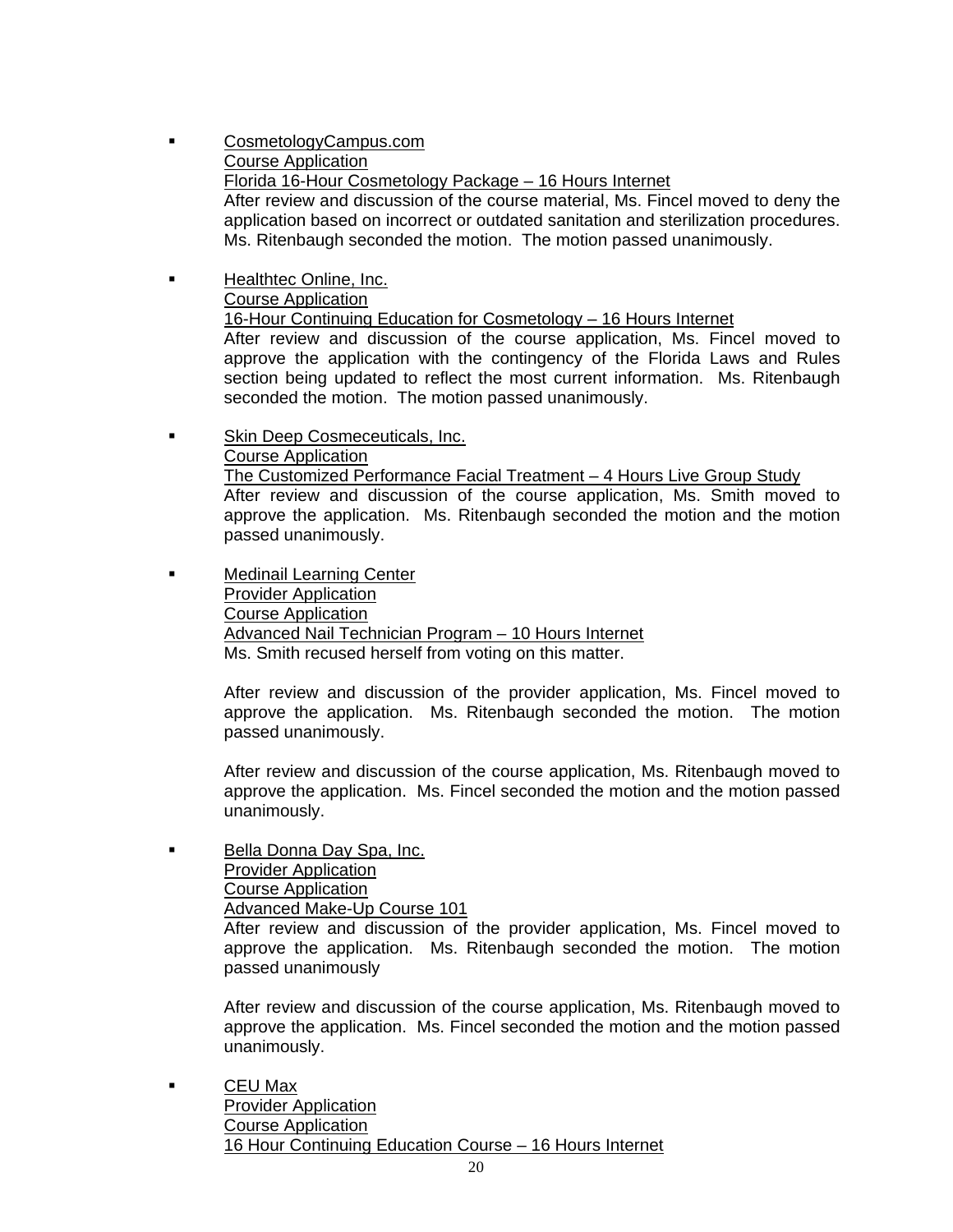After review and discussion of the provider application, Ms. Fincel moved to approve the application. Ms. Smith seconded the motion. The motion passed unanimously.

After review and discussion of the course application, Ms. Smith moved to approve the application. Ms. Ritenbaugh seconded the motion and the motion passed unanimously.

**A Beauty School of Tampa, Inc.**  Provider Application Course Application 16 Hour Continuing Education Course – 16 Hours Live Group Study, Home Study/Video and Internet After review and discussion of the provider application, Chair Jowers moved to

approve the application. Ms. Fincel seconded the motion. The motion passed unanimously.

After review and discussion of the course application, Ms. Ritenbaugh moved to approve the application. Ms. Smith seconded the motion and the motion passed unanimously

 [www.ContinuingCosmetology.com](http://www.continuingcosmetology.com/) Provider Application Course Application Florida 16-Hour Cosmetology CE Course – 16 Hours Internet

After review and discussion of the provider application, Chair Jowers moved to approve the application. Ms. Smith seconded the motion. The motion passed unanimously.

After review and discussion of the course application, Ms. Fincel moved to deny the application based on incorrect references to alcohol and phenols as disinfecting agents. Ms. Ritenbaugh seconded the motion and the motion passed unanimously.

**EDJ School Online**  Provider Application Course Application

16 Hours CE for Cosmetologist – 16 Hours Internet

After review and discussion of the provider application, Ms. Smith moved to approve the application. Chair Jowers seconded the motion. The motion passed unanimously.

After review and discussion of the course application, Ms. Fincel moved to deny the application based on the reference to phenols and alcohol as disinfecting agents and that it is unclear if the references are for usage of the chemicals or informational purposes only. Ms. Ritenbaugh seconded the motion and the motion passed unanimously.

 CosmetologyCampus.com Course Application Florida Cosmetology Rules and Laws – 2 Hours Internet After review and discussion of the application, Ms. Ritenbaugh moved to approve the application. Ms. Smith seconded the motion. The motion passed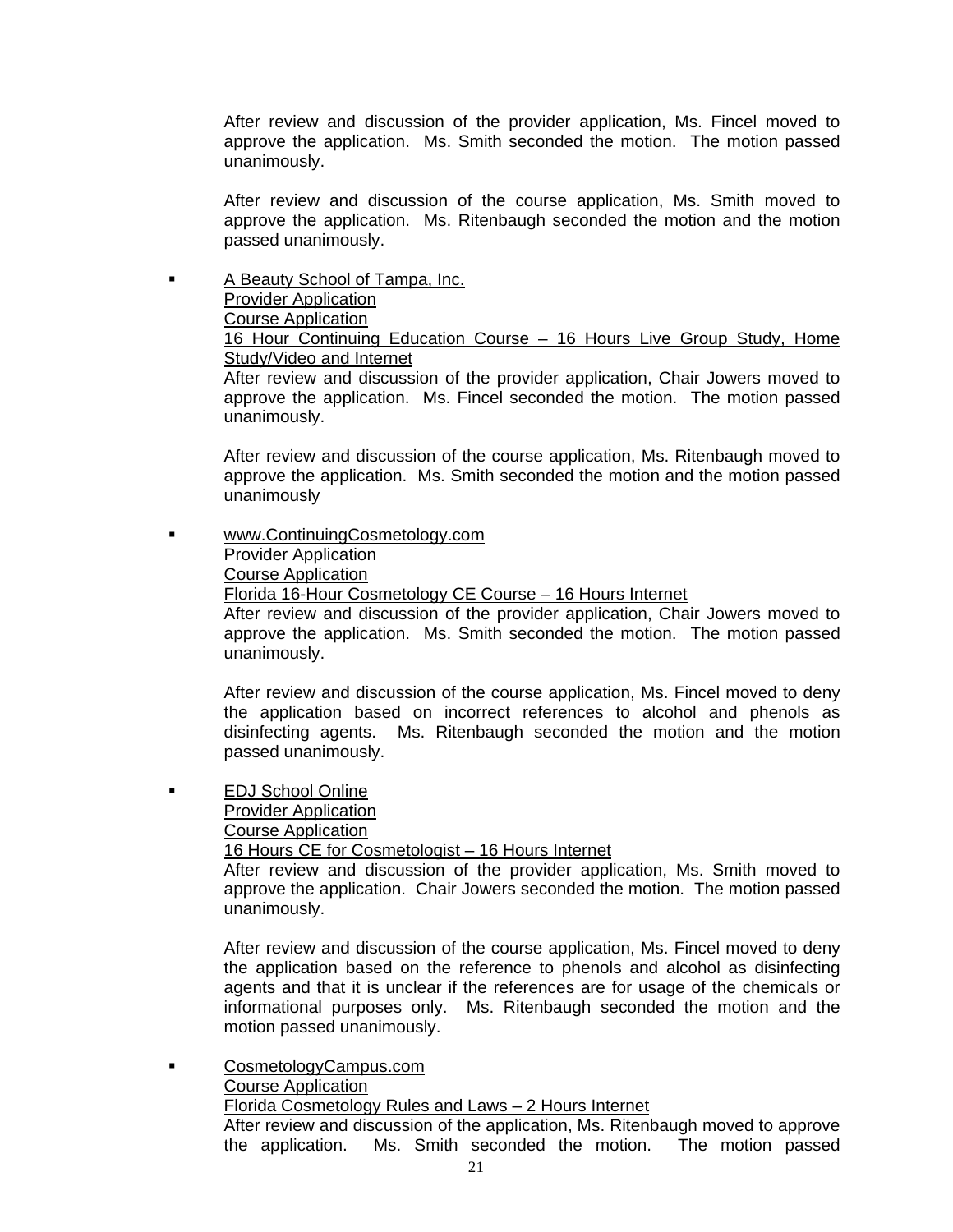unanimously.

- **Florida Cosmetology Educators Online**  Course Renewal Application 2-Hour HIV/AIDS Course for Florida License Renewal – 2 hours Live Group Study, Cosmetology conference Trade Show, Home Study Video and Internet After review and discussion of the application, Ms. Ritenbaugh moved to approve the application. Ms. Smith seconded the motion. The motion passed unanimously.
- **Florida Cosmetology Educators Online**  Course Renewal Application Florida Cosmetology Educators CE Program – 16 Hours Live Group Study, Cosmetology conference Trade Show, Home Study Video and Internet After review and discussion of the application, Ms. Ritenbaugh moved to deny the application based on the incorrect reference to alcohol as a disinfecting agent and based on the incorrect reference to ultra violet rays as a method of sterilization. Ms. Eva Price, with Florida Cosmetology Educators Online, was present for the meeting. Ms. Price verbally agreed to amend the course material by removing the incorrect references. Ms. Smith moved to approve the application as amended by Ms. Price. Ms. Ritenbaugh seconded the motion. The motion passed unanimously.
- **Florida Cosmetology Educators Online**  Course Application 16-Hour Continuing Education Course – 16 Hours Live Group Study, Cosmetology conference Trade Show, Home Study Video and Internet After review and discussion of the application, Ms. Smith moved to deny the application based on the incorrect reference to alcohol as a disinfecting agent and the incorrect reference to ultra violet rays as a method of sterilization. Ms. Price verbally agreed to amend the course material by removing the incorrect references. Ms. Smith moved to approve the application as amended by Ms. Price. Ms. Ritenbaugh seconded the motion. The motion passed unanimously.

# **Committee Reports**

# **Continuing Education Committee – Ginny Fincel, Chair**

Ms. Fincel had no additional report at this time.

# **Rule Committee Report – Donna Osborne, Chair**

There was no report at this time.

# **Legislative Committee – Donna Osborne, Chair**

There was no report at this time.

**Old Business**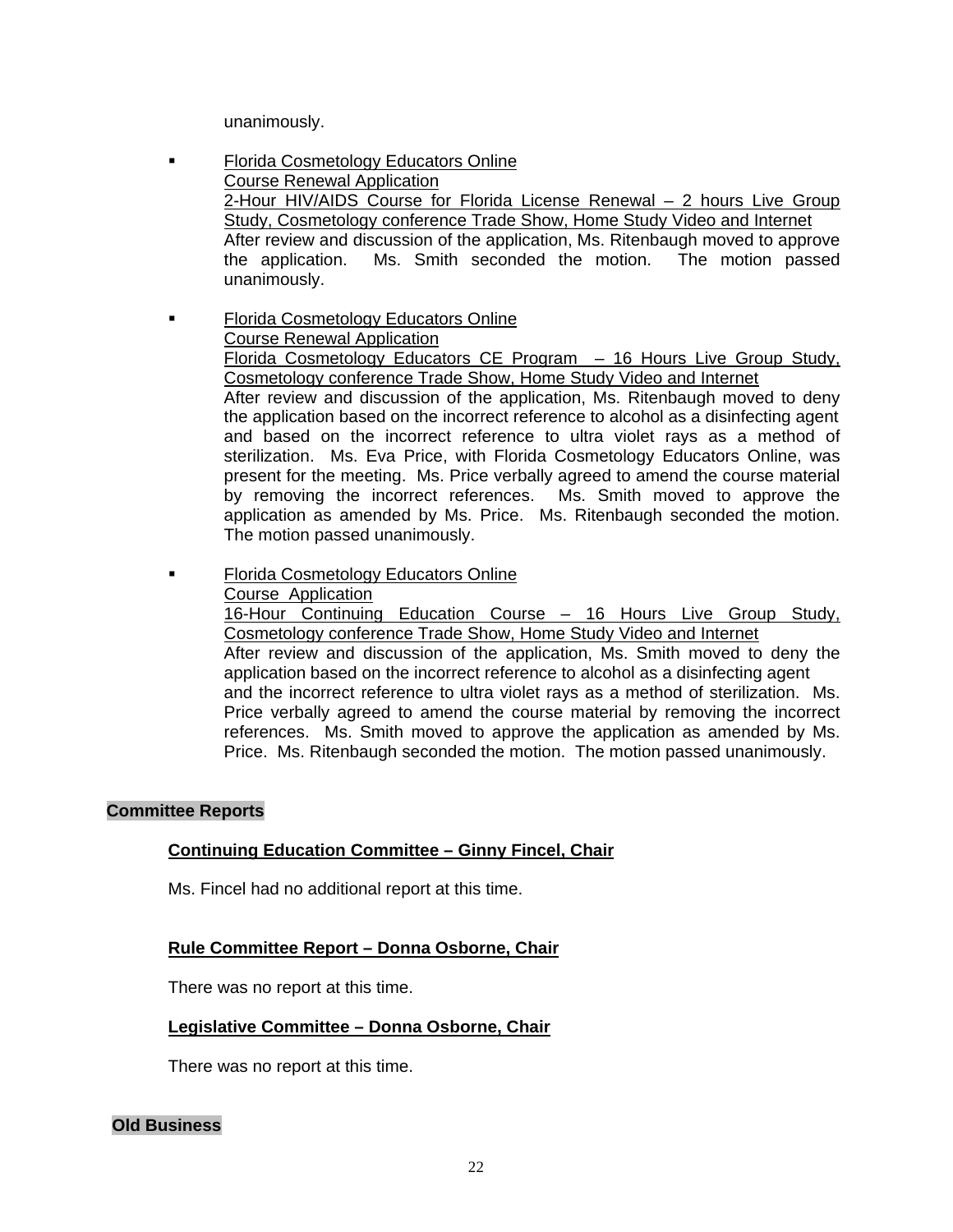# Garra Rufa, Pedicure Fish, In Cosmetology Salons in Florida

 Ms. Barineau noted that the press release was included in the agenda for informational purposes.

## **New Business**

## Senate Bill SB2598, An Act Relating to the Regulation of Professions

 Ms. Barineau informed the board of the department bill, Senate Bill SB2598. Ms. Barineau will provide further information at the July 2009 board meeting.

 Rule 61G5-32.001, Florida Administrative Code – Continuing Education Discussion of Including Publication Dates for Reference Materials

 Ms. Smith moved to have Rule 61G5-32.001, Florida Administrative Code, noticed for development at the July board meeting. Chair Jowers seconded the motion. The motion passed unanimously.

### **Other Business**

# **Executive Director's Report**

 Financial Report, December 31, 2008 – Operating Account Financial Report, December 31, 2008 – Unlicensed Activity Account

 Ms. Barineau informed the board that as of December 31, 2008, the balances in the Operating and Unlicensed Activity Accounts were \$842,862 and \$1,407,911 respectively. Ms. Barineau stated that the current five year projection shows the board in a deficit beginning in the fiscal year ending June 30, 2009. Ms. Barineau noted that an assessment on each initial license and renewed license may need to be considered in the future.

### Unlicensed Activity Campaign

 Ms. Barineau informed the board of the current unlicensed activity campaign which will combat unlicensed activity and heighten consumer awareness. Ms. Barineau referred tocopies of the unlicensed activity posters currently being displayed on city buses in Miami. The posters are available in both English and Spanish.

### Unlicensed Activity Account Transfer

 Based on projections that show the board in a deficit beginning in the fiscal year ending June 30, 2009, Ms. Ritenbaugh moved that the board vote to move \$1 million from the Unlicensed Activity Account to the Operating Account. Ms. Smith seconded the motion. The motion passed unanimously.

# **Board Attorney's Report**

 Rules Report – 61G5-22.006, Florida Administrative Code – Facials (Including Skin Care and Hair Removal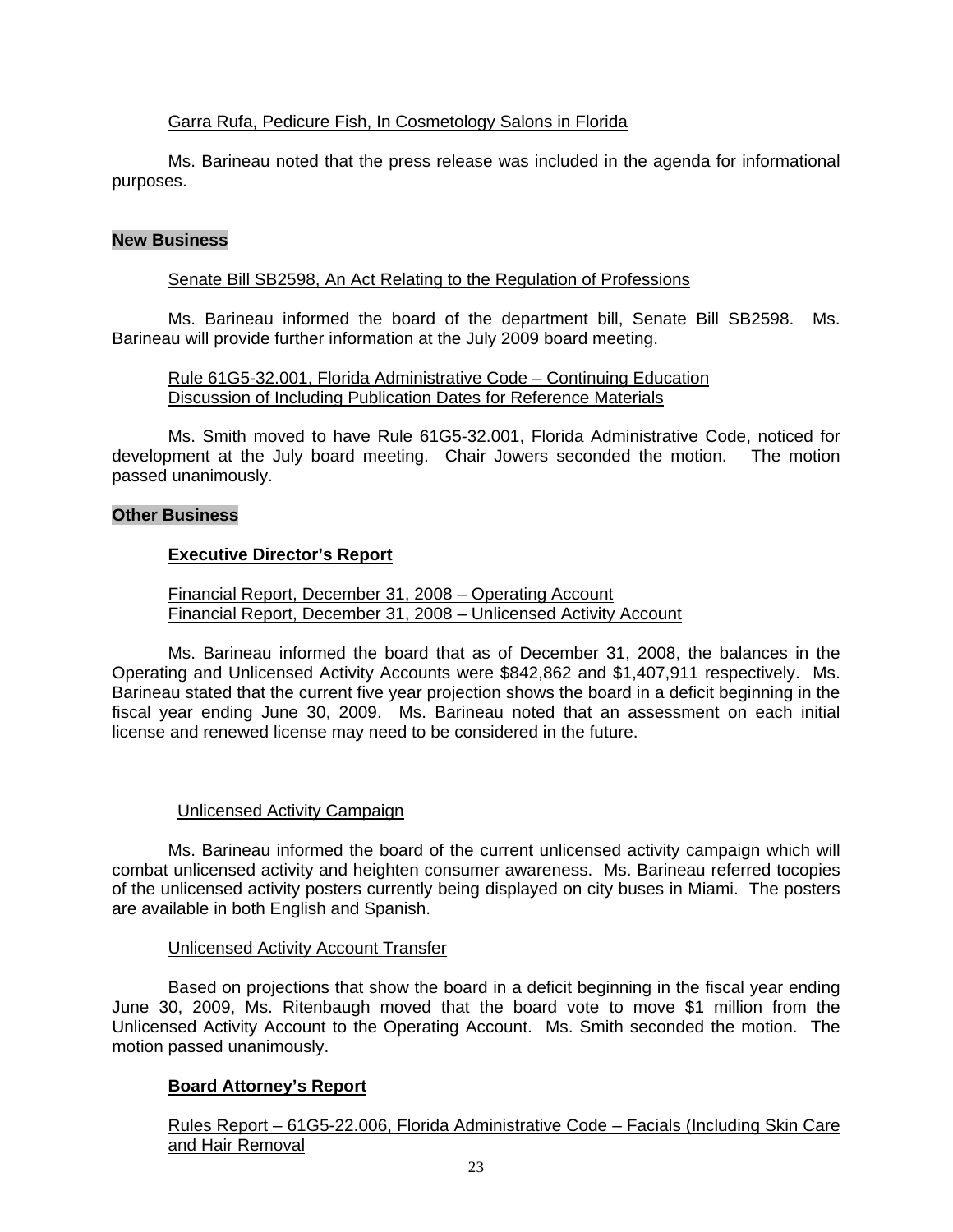The board agreed to move forward with adoption of Rule 61G5-22.006, Florida Administrative Code.

#### **Regulation Report**

Complaints and Investigative Statistics July 2008 – March 2009

 Ms. Barineau informed the board that the complaints and investigative statistics report for July 2008 through March 2009 was included in the agenda for informational purposes.

#### **Bureau of Education and Testing**

Ms. Barineau stated that there was nothing further to report at this time.

#### **Board Member Comments**

There were no further comments.

#### **Chairperson Comments**

 Chair Jowers informed the board of a letter she received from the Veterinary Board Chair suggesting that as an attempt to help the state's budget crisis, board members should forgo their compensation during these difficult economic times. This matter was discussed, and it was agreed to continue accepting board member compensation for attendance at meetings.

### **Public Comments**

 Glow Skin Care, Inc. – Doctor Fish Pedicure Operation Sterilization, Sanitation and Maintenance Procedures

 The board agreed to discuss the letter submitted by Glow Skin Care, Inc., regarding fish pedicure operation, sterilization, sanitation and maintenance procedures at their July 2009 board meeting.

#### **Elections**

 Ms. Ritenbaugh nominated Ms. Myra Jowers as Board Chair. Ms. Smith seconded the nomination. The motion passed unanimously.

 Ms. Smith nominated Ms. Ginny Fincel as Vice Chair. Chair Jowers seconded the nomination. The motion passed unanimously.

### **Dates and Locations for Future Meetings**

 Monday, July 20, 2009 – Orlando Monday, October 12, 2009 - Tampa

 The board agreed to send the following individuals to the National Interstate Council of State Board of Cosmetology's (NIC) annual meeting in Myrtle Beach, South Carolina, in September 2009: